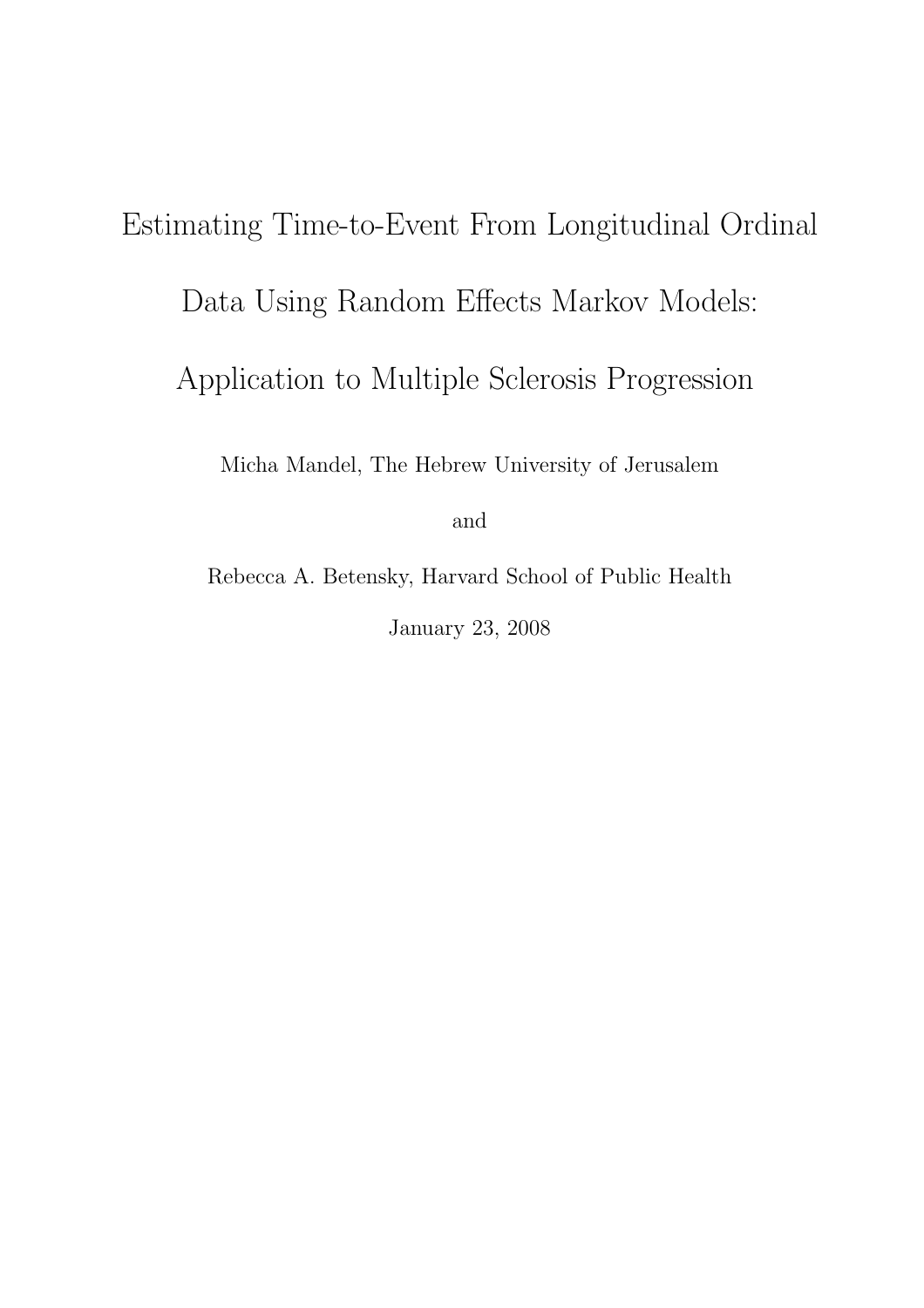#### Abstract

Longitudinal ordinal data are common in many scientific studies, including those of multiple sclerosis (MS), and are frequently modeled using Markov dependency. Several authors have proposed random effects Markov models to account for heterogeneity in the population. In this paper, we go one step further and study prediction based on random effects Markov models. In particular, we show how to calculate the probabilities of future events and confidence intervals for those probabilities, given observed data on the ordinal outcome and a set of covariates, and how to update them over time. We discuss the usefulness of depicting these probabilities for visualization and interpretation of model results and illustrate our method using data from a phase III clinical trial that evaluated the utility of interferon beta-1a (Avonex) to MS patients of type relapsing-remitting.

KEYWORDS: Markov model, transition model, ordinal response, prediction.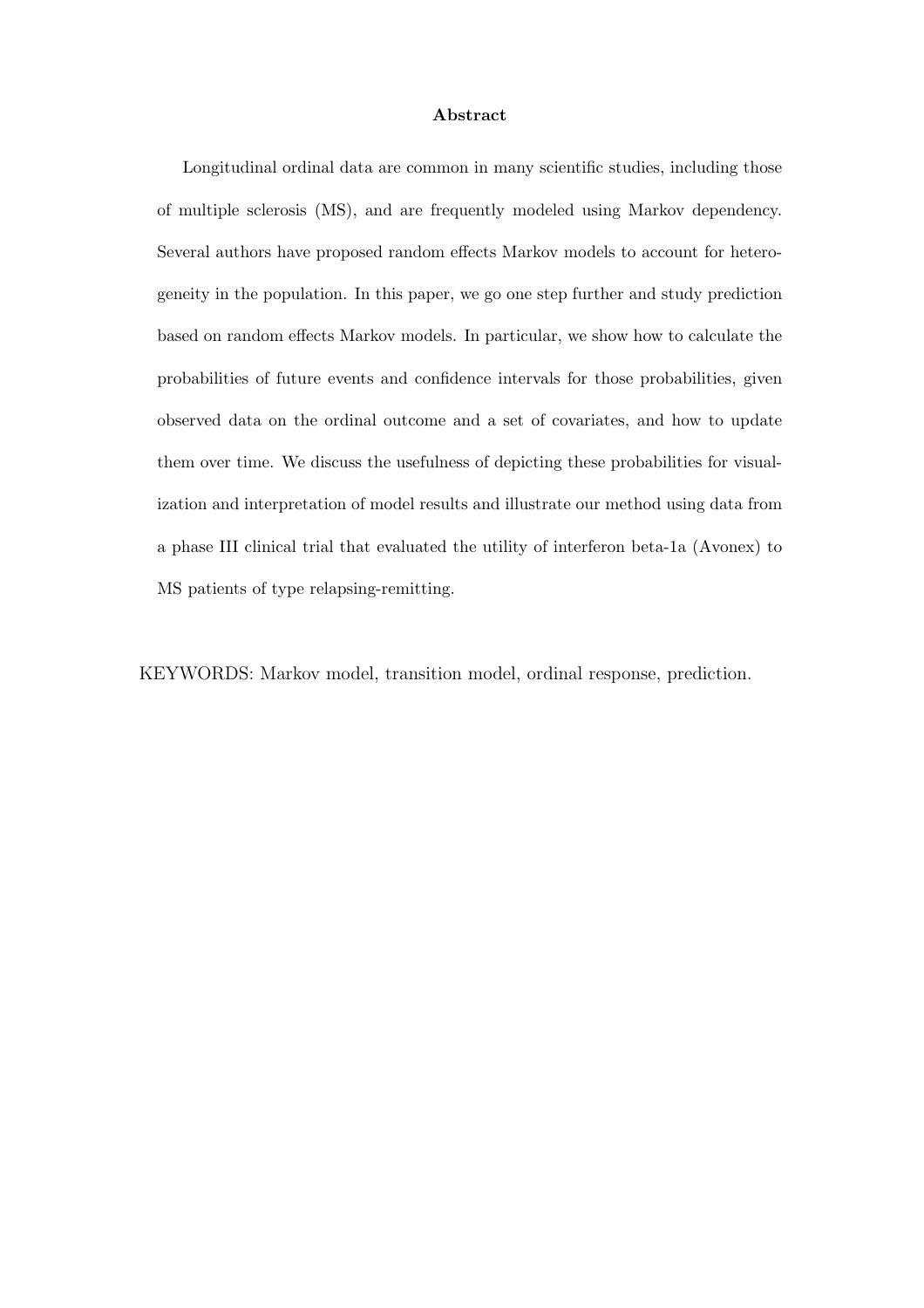### 1 Introduction

Multiple sclerosis (MS) is a chronic inflammatory disease of central nervous system myelin. In time, the disease causes disability which is measured on the ordinal expanded disability status scale (EDSS). In MS studies, disability is often evaluated semi-annually with the aim of estimating the probability of progression, as defined on the EDSS scale. The natural assumption of Markov dependency provides a convenient framework for the estimation of probabilities of various time-dependent events that are of biological interest (prediction). Examples of such events are: reaching a certain level, being in a certain level for two consecutive visits, reaching a group of levels and so forth. Mandel et.al. (2007) developed methodology for analyzing these kinds of events using fixed effects transition models and applied it to MS data. However, their first-order models suffered from lack of fit, partially due to the heterogenous nature of the disease.

Transition models for longitudinal data (Diggle et.al., 2002) express the joint distribution of repeated measures as a product of conditional distributions, and are especially useful when the ultimate goal of the analysis is that of prediction. However, when important subject-specific covariates are not measured, the model explains only part of the true heterogeneity in the data, and moreover the Markov assumption may be violated. One remedy is to incorporate random effects into the Markov transition model. The basic assumption is that conditional on an observed set of covariates and an unobserved latent variable, the sequence of the ordinal variables follows a Markov chain.

Two-state Markov transition models with random effects have been studied by several authors (Cook and Ng, 1997; Albert and Waclawiw, 1998; Albert and Follmann, 2003). These papers assume implicitly that the distribution of the first (baseline) state is in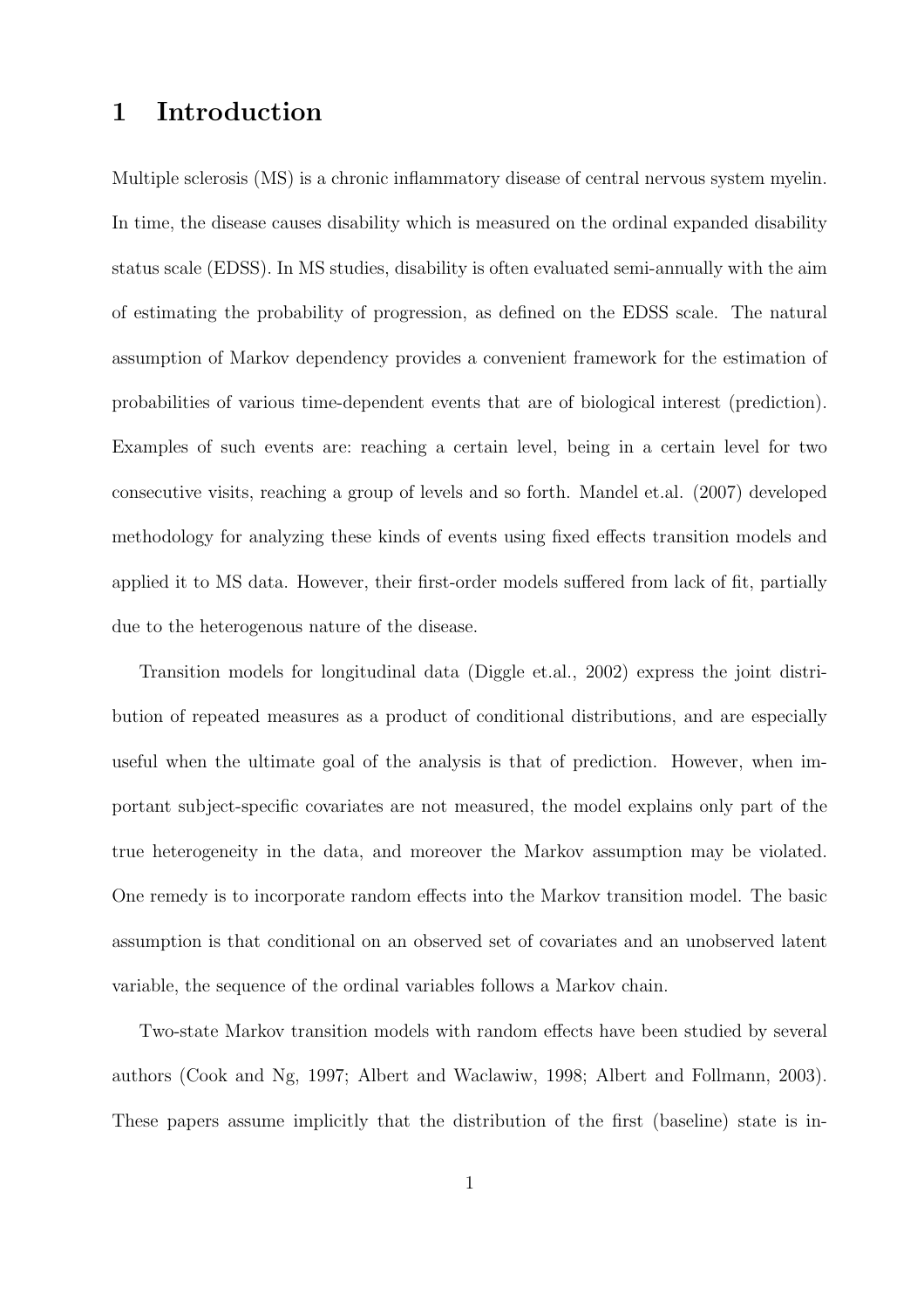dependent of the random effect given covariates. This strong and somewhat unnatural assumption is relaxed in a series of papers (i.e., Aitkin and Alfo, 1998, 2003; Alfo and Aitkin, 2000) that suggest models for the influence of the first state on the random effect's distribution. A related framework in which subjects make transitions between states according to a continuous time Markov process but are only observed at  $n$  time points was studied by Kalbfleisch and Lawless (1985). Random effects were introduced to this model by Cook (1999) and by Cook, et al. (2004).

The current paper focuses on the problem of prediction from random effects Markov models. It is based on estimation results derived in earlier work to make inferences about the future of the process given its past. Specifically, let  $Y_0, Y_1, \ldots, Y_n$  be the sequence of the ordinal variables observed for a subject at the equally spanned time points  $0, 1, \ldots, n$ , and let X be a vector of covariates. We are interested in estimating  $P(Y_v = y | Y_0 = y_0, Y_1 = y_0)$  $y_1, \ldots, Y_n = y_n, X = x$  for some  $v > n$ , or more generally,  $P(A_v|Y_0 = y_0, Y_1 = y_1, \ldots, Y_n = y_n)$  $y_n, X = x$ , where the event  $A_v$  is determined by  $(Y_0, Y_1, \ldots, Y_v)$ . Only a few papers have dealt with inferences of this kind in the framework of transition models. Albert (1994) and Mandel et.al. (2007) studied parameters such as mean first passage time and time-to-event probabilities, but only for fixed effects models. Albert and Waclawiw (1998) also estimated mean first passage time in random effects models, but only at the population level, and not based on subject-specific history.

In this paper we extend the methodology of Mandel et.al. (2007) by developing methods for estimation of time-to-event probabilities and associated confidence intervals under random effects Markov models. Our estimates take into account subject-specific history and can be updated over time when more data are collected. In the presence of random effects,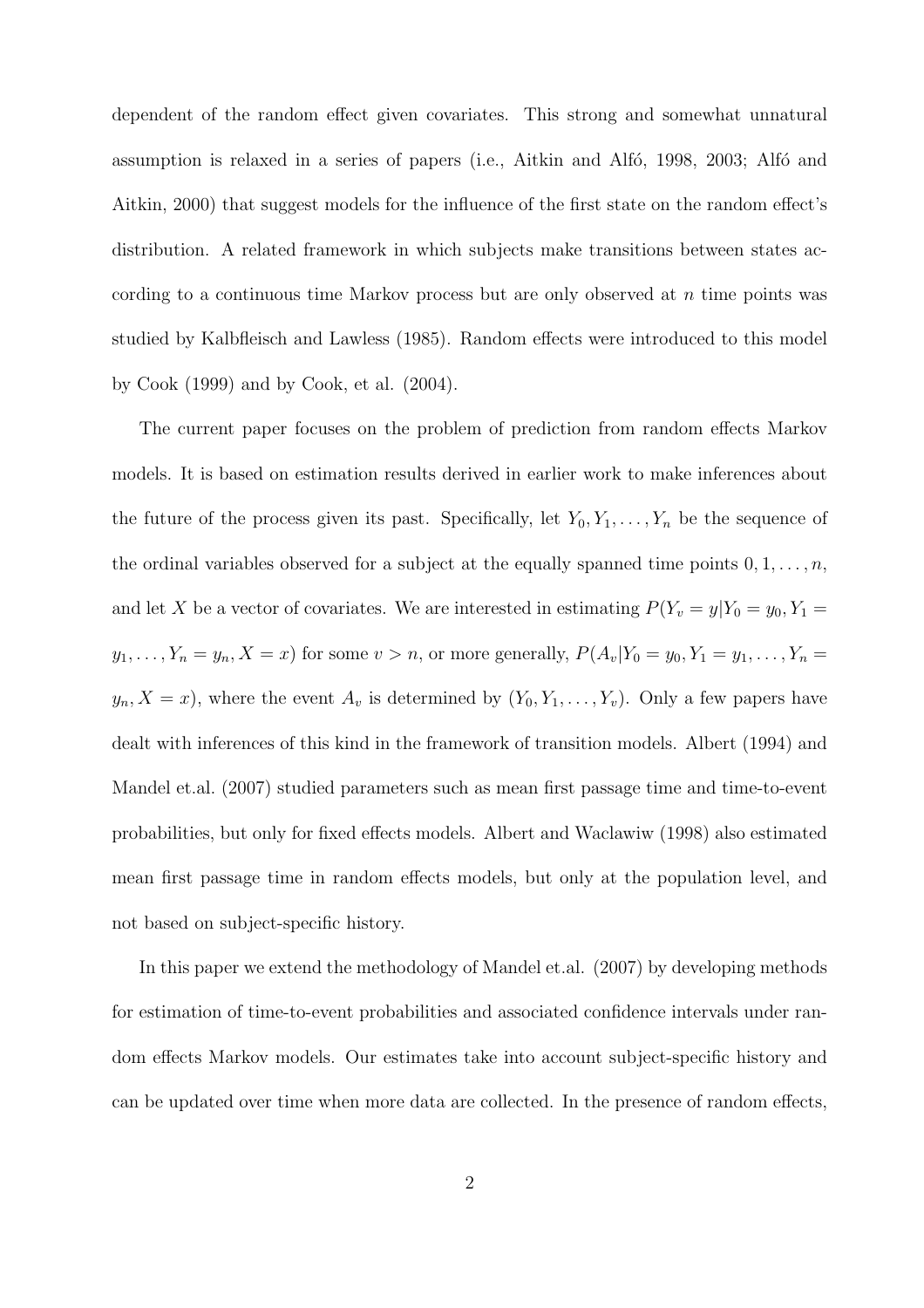much more computational effort is required for deriving estimates and confidence intervals and, more importantly, careful interpretation of estimated coefficients and predicted values is necessary. However, proper interpretation of model results with the aid of graphical tools presented below enables important insights to the longitudinal process studied, e.g. to the natural history of MS.

An alternative, more direct, method for estimating  $P(Y_v = y | Y_0 = y_0, Y_1 = y_1, \ldots, Y_n = y_n)$  $y_n, X = x$ ) is through its empirical analog, namely, the proportion of subjects having  $Y_v = y$ among those having  $(Y_0 = y_0, Y_1 = y_1, \ldots, Y_n = y_n, X = x)$ . It is clear, however, that this proportion can be well estimated only with a large number of independent subjects and for data containing only few covariates. A seemingly natural approach is to use survival analysis methods to predict time-to-event probabilities. However, these methods are not adequate because both time and outcome are discrete and because the event of interest is defined at several time points (see Mandel et al., 2007 for a detailed discussion). Markov models address both of these concerns, and thus are attractive. Introducing random effects to Markov models has two advantages. Firstly, it extends to processes that depend on the whole history, but still keeps the model parsimonious (unlike, for example, models that increase the order of the Markov chain). Secondly, it accounts for and provides measures of the heterogeneity of disease courses, which is typical of many diseases such as MS. That is, heterogeneity is described through both variance component estimates and easily interpretable graphical displays, as shown below.

It is important to distinguish between our usage of the term prediction to refer to  $P(Y_v = y | Y_0 = y_0, Y_1 = y_1, \ldots, Y_n = y_n, X = x)$ , and its usage in the linear and generalized linear mixed models framework (Robinson, 1991, Jiang and Lahiri, 2006). The latter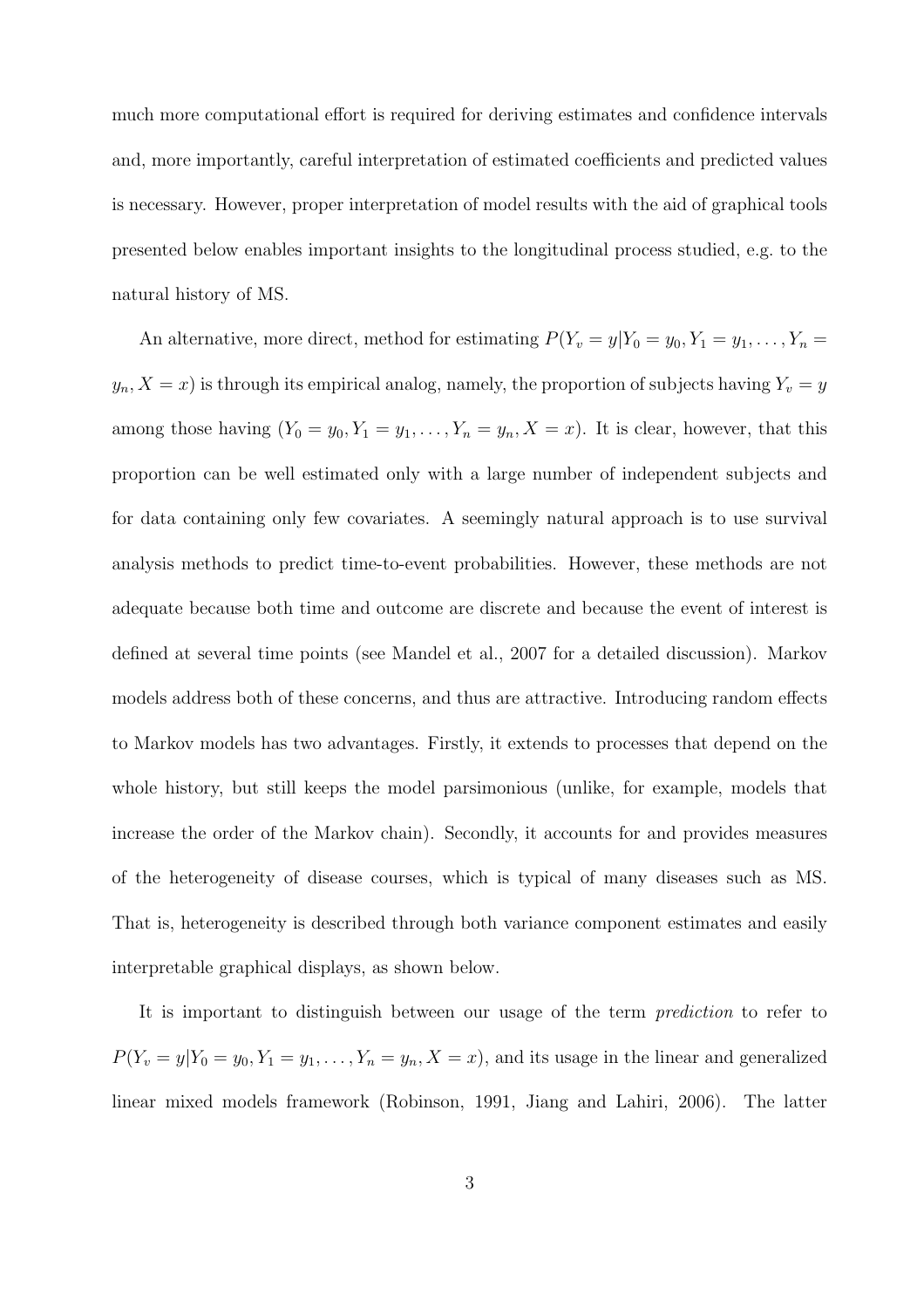usage of prediction is in a subject-specific sense; either the random effect is estimated or a conditional distribution given the random effect is estimated. Thus, letting  $U$  denote the latent random effect, the analog of prediction in the generalized linear models framework is estimation of  $U|\{Y_0 = y_0, Y_1 = y_1, \ldots, Y_n = y_n, X = x\}$  or  $P(Y_t = y|Y_0 = y_0, Y_1 = y_0, Y_1 = y_1, \ldots, Y_n = y_n\})$  $y_1, \ldots, Y_n = y_n, X = x, U$  and their associated mean squared errors. Because we do not have many observations on each subject, and subjects are quite heterogeneous, neither of these quantities is suitable in our setting. Instead, we integrate over the random effect to obtain an estimate for future events that is based on observed data alone. This very important distinction is illustrated on the MS data in Section 4.

The paper is organized as follows. Section 2 defines the model and reviews estimation based on previous papers mentioned above. Section 3 deals with prediction under the mixed effects model. It describes generation of probability estimators and their variances as a function of time conditional on subject-specific covariates and history. Section 4 applies the method to data from a phase III clinical trial of MS patients. It discusses several important points regarding interpretation of the models and provides important insights into the natural history of MS. Section 5 presents results of a simulation study. Section 6 completes the paper with a discussion.

## 2 Preliminaries

This section gives a brief review of the construction and estimation of the Markov transition mixed model. It also describes an identification problem that affects estimation of model parameters, but not prediction.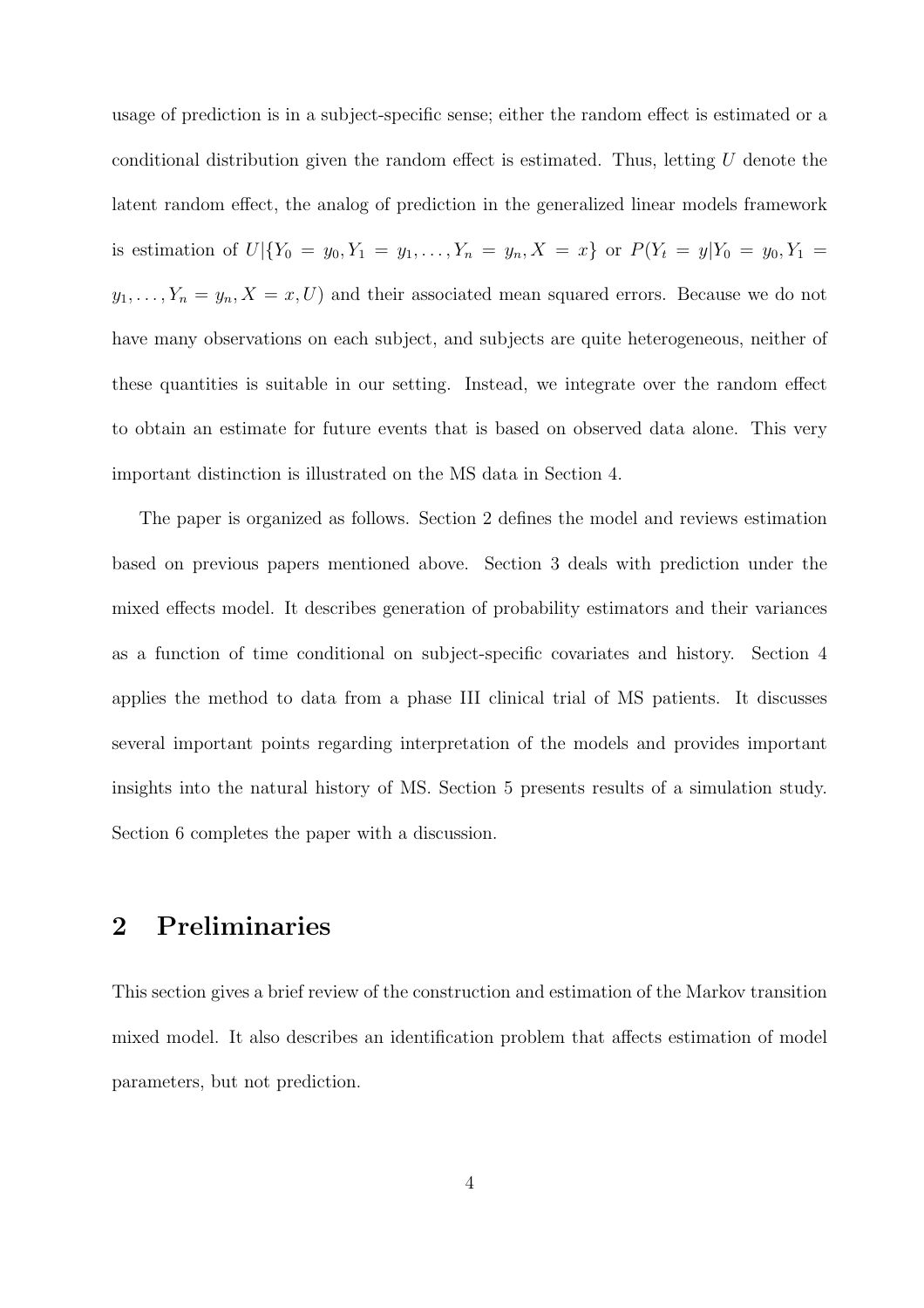#### 2.1 The Model

Consider a discrete time Markov process over the ordinal states  $\{1, 2, \ldots, J\}$ . Let  $Y_{iv}$  be the state of subject i at visit (time) v, let  $U_i \sim G$  (with density g) denote a subjectspecific latent variable, and let  $X_i$  denote a vector of covariates. Our inference will be conditional on the vector of covariates and the baseline state  $(X_i, Y_{i0})$ . Using lower case letters for realizations of random variables, the data for subject i having  $n_i$  transitions are  $(y_{i0}, y_{i1}, \ldots, y_{in_i}, x_i)$  and, omitting the subscript i, its contribution to the (conditional) likelihood,  $\mathcal{L}_i$ , is

$$
\int_{-\infty}^{\infty} \prod_{v=1}^{n} P(Y_v = y_v | Y_{v-1} = y_{v-1}, X = x, U = u) g(u | Y_0 = y_0, X = x) du.
$$
 (2.1)

The two components of the likelihood, the transition probabilities and the distribution of the latent variable, should be modeled. Following Aitkin and Alfo  $(1998)$ , we assume that  $g(u|Y_0 = y_0, X = x) = \sigma^{-1} g_0([u - \beta_{0,y_0}]/\sigma)$ , with  $\beta_{0,0} = 0$  and for some known  $g_0$ , e.g. the standard Normal density. Thus, given the initial state, the random effect is independent of the covariates, and the initial state affects  $q$  only through its location. Then, after changing variables, the likelihood contribution reduces to

$$
\int_{-\infty}^{\infty} \prod_{v=1}^{n} P(Y_v = y_v | Y_{v-1} = y_{v-1}, X = x, U = \sigma u + \beta_{0,y_0}) g_0(u) du.
$$
 (2.2)

To model the transition probabilities, we follow Mandel et al. (2007) and use the partial proportional odds model for ordinal data:

$$
p_{k,j}(\beta' x + \gamma u; \alpha) = P(Y_v = j | Y_{v-1} = k, X = x, U = u)
$$
  
= 
$$
\frac{\exp(\alpha_{kj} + \beta' x + \gamma u)}{1 + \exp(\alpha_{kj} + \beta' x + \gamma u)} - \frac{\exp(\alpha_{k(j-1)} + \beta' x + \gamma u)}{1 + \exp(\alpha_{k(j-1)} + \beta' x + \gamma u)},
$$
(2.3)

where  $\alpha = (\alpha_{kj})$  is a vector of constants that for each k satisfy the constraints of the proportional odds model (Agresti, 2002). Two important assumptions are embedded in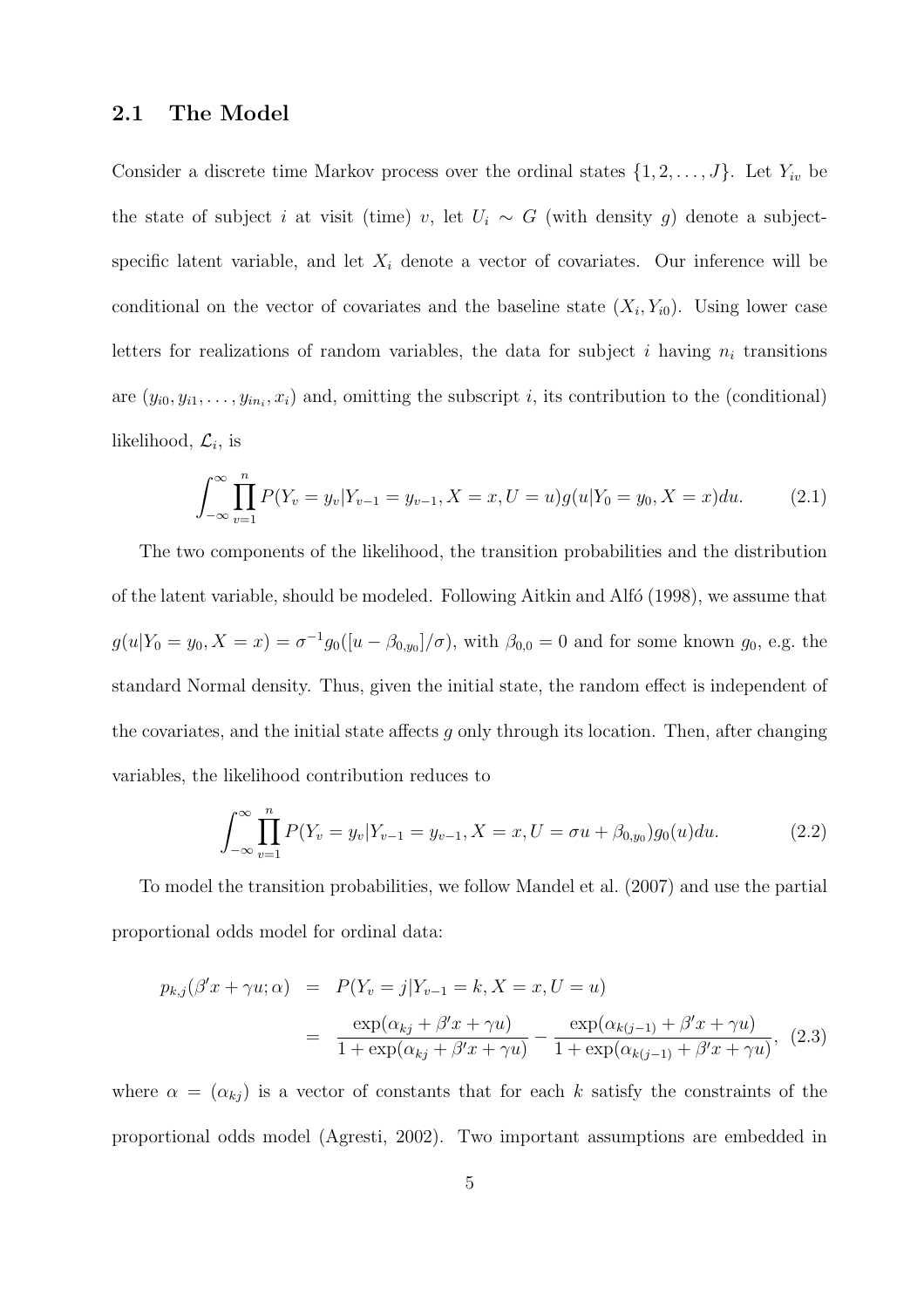(2.3). Firstly, the Markov model is time homogeneous. Secondly, the transition probabilities depend on X and U only through their linear combination. The first assumption can be relaxed by considering time-varying models for the parameters  $\alpha_{kj}$  or  $\beta$ . The second assumption reflects our view of the random effect as representing unmeasured covariates that, if observed, would be modelled as we do the observed covariates.

Combining (2.2) and (2.3), the likelihood contribution becomes

$$
\int_{-\infty}^{\infty} \prod_{v=1}^{n} p_{y_{v-1},y_v}(\beta' x + \gamma[\sigma u + \beta_{0,y_0}]; \alpha) g_0(u) du.
$$
 (2.4)

#### 2.2 Identifiability

It is clear from (2.4) that  $(\gamma, \sigma, \beta_0)$  is not identifiable, where  $\beta_0 = (\beta_{02}, \dots, \beta_{0J})$ . This, however, does not present a problem for estimation of  $\beta$  or for prediction, hence  $\gamma$  will be set to 1 in the sequel, giving the final working model

$$
\mathcal{L}_i = \int_{-\infty}^{\infty} \prod_{v=1}^n p_{y_{v-1}, y_v} (\beta' x + \sigma u + \beta_{0, y_0}; \alpha) g_0(u) du.
$$
 (2.5)

Suppose that x contains the initial state  $y_0$  as one of its elements. Then, it is clear from (2.5) that the effect of  $y_0$  as a covariate (i.e. the effect of  $y_0$  given  $U = u$ ) is not identifiable. Thus, interpretation of  $\beta_0$  should be made with care. It seems more reasonable to tie  $\beta_0$  to the random effect's distribution rather than to the transition probabilities when the initial state is somewhat arbitrary, relating to the sampling time. In that case, interpretation of  $\beta_0$  is as the center of the random effect's distribution and not in terms of an odds ratio. Moreover, there is nothing special about  $y_0$  in the discussion above, and the same reasoning applies for any other covariate;  $\beta$  is not identifiable if the random effect's density takes the form  $g(u|Y_0 = y_0, X = x) = \sigma^{-1} g_0([u - \beta_{0,y_0} - \zeta' x]/\sigma)$ . This is quite a reasonable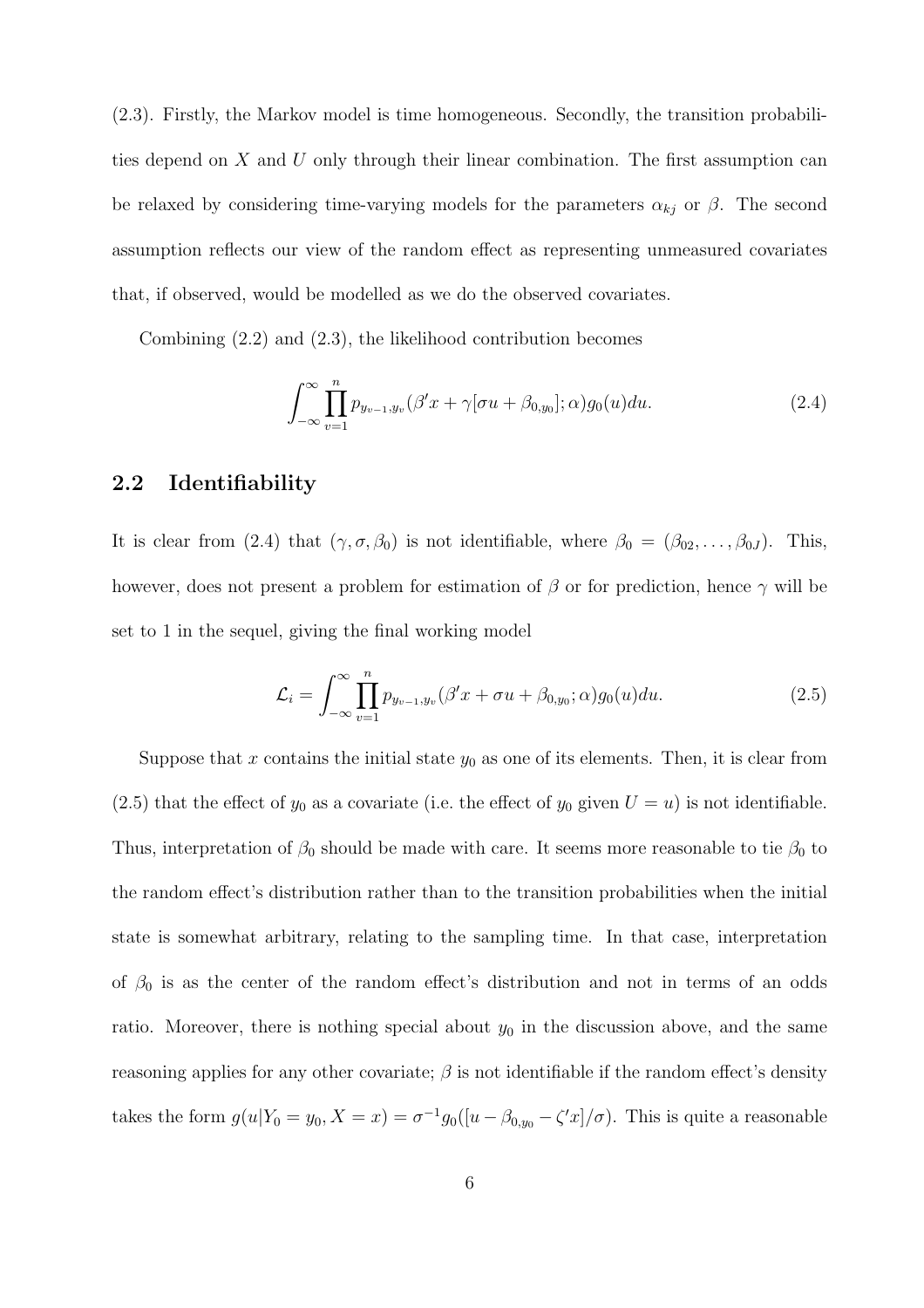form for  $g(u|Y_0 = y_0, X = x)$  when viewing U as an unmeasured covariate and assuming a multivariate Normal distribution for  $(X, U)$ . Although interpretation of model results is problematic, for prediction purposes this identification issue raises no difficulties since prediction is based on  $\beta' x + \gamma [\sigma u + \beta_{0,y_0}],$  which is identifiable (for given x, u and y<sub>0</sub>).

#### 2.3 Estimation

The likelihood of N independent subjects is given by

$$
\mathcal{L} = \prod_{i=1}^{N} \mathcal{L}_i = \prod_{i=1}^{N} \int_{-\infty}^{\infty} \prod_{v=1}^{n_i} p_{y_{iv-1}, y_{iv}} (\beta' x_i + \sigma u + \beta_{0, y_{0i}}; \alpha) g_0(u) du.
$$
 (2.6)

Estimation of nonlinear random effects model is done via maximization of (2.6). This is a standard, though difficult task. A convenient and flexible routine for maximization of the likelihood is the procedure NLMIXED in SAS, which contains several methods for integration and optimization when  $g_0$  is Normal (Littell et.al., 2006). The EM algorithm is an alternative way of maximizing  $\mathcal{L}$  (Aitkin and Alfó, 1998) without requiring specificaion of the distribution of the random effects. However, Agresti found that the random effect distribution has to be extremely non-Normal for the Normal GLMM to suffer from bias or inefficiency (Agresti 2002, pp 547-548). Thus, the Normal model for the random effects distribution seems reasonable in most circumstances in terms of simplicity and interpretability.

#### 2.4 Notation

The following notation will be used in the sequel:  $\theta \equiv (\beta', \beta'_0)'$  is the vector of fixed effects,  $\vartheta \equiv (\alpha', \theta', \sigma)'$  is a vector of length m of all unknowns,  $z \equiv (x', I\{y_0 = 2\}, \ldots, I\{y_0 = J\})'$  is the vector of observed predictors, where  $I\{\cdot\}$  is the indicator function, and  $w \equiv \theta'z + \sigma u$  is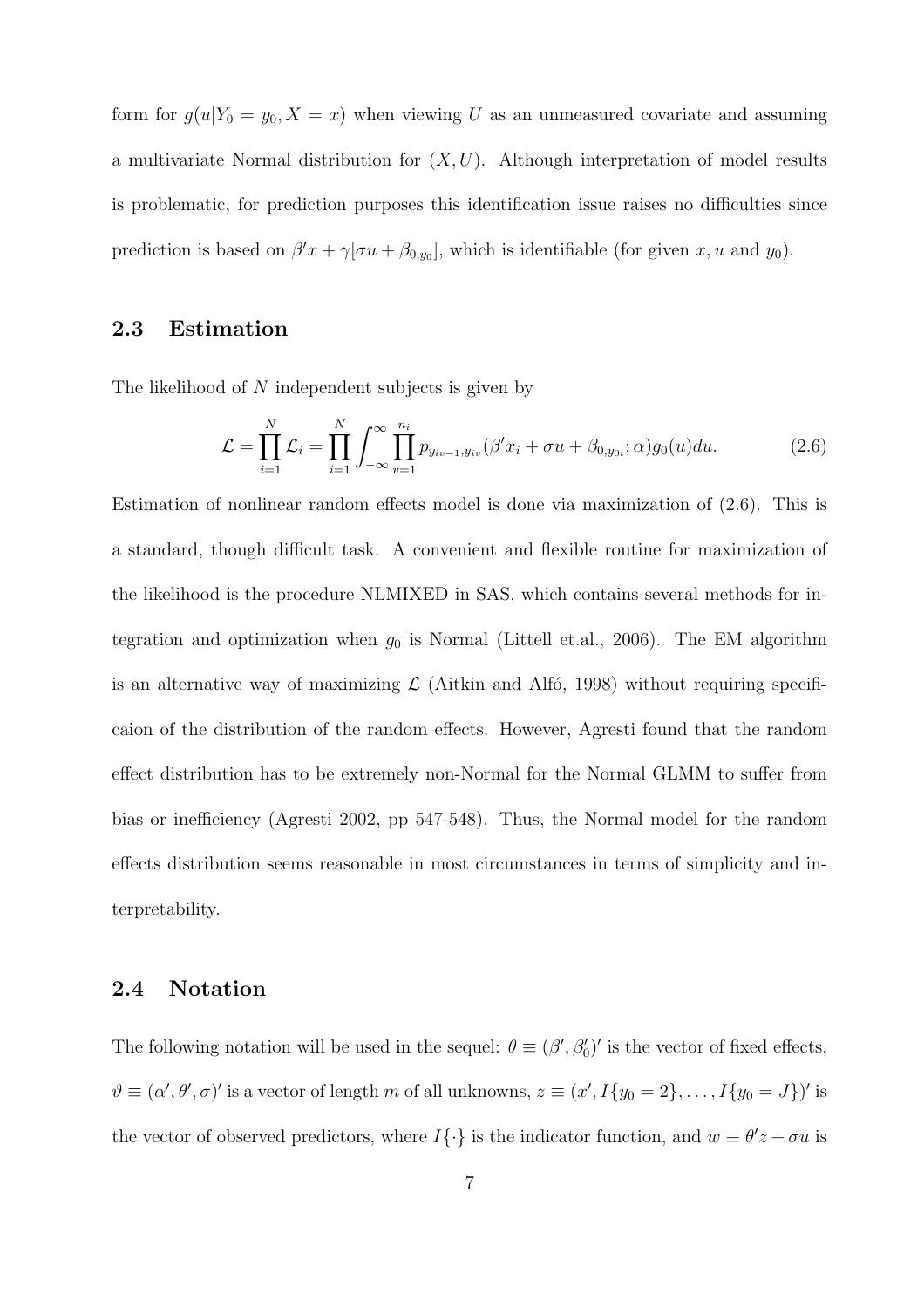the linear predictor. Depending on the context, the transition probabilities will be denoted either by  $p_{y_{v-1},y_v}(\theta'z + \sigma u; \alpha)$ ,  $p_{y_{v-1},y_v}(x, u, y_0; \theta)$  or  $p_{y_{v-1},y_v}(w; \alpha)$ . The superscript  $(s)$  will be added to denote transitions in s steps: for example,  $p_{k,j}^{(s)}(x, u, y_0; \vartheta) = P(Y_{v+s} = j | Y_v =$  $k, X = x, U = u, Y_0 = y_0; \vartheta$ .

## 3 Prediction

The ultimate goal of our analysis is that of prediction of a future observation given the past observations and covariates:

$$
P(Y_v = y_v | \{ Y_t = y_t \}_{0 \le t \le n}, X = x).
$$
\n(3.1)

Note that here, in contrast to the fixed effects case,

$$
P(Y_v = y_v | \{Y_t = y_t\}_{0 \le t \le n}, X = x) \neq P(Y_{v-n} = y_v | Y_0 = y_n, X = x),
$$

because the distribution of  $(Y_0, Y_1, \ldots, Y_v)$  has the Markov property only conditional on U. Thus, the process itself provides information on the latent  $U$  which, in turn, is used to predict future events.

Using

$$
P(Y_v = y_v | \{ Y_t = y_t \}_{0 \le t \le n}, X = x)
$$
  
= 
$$
\int_{-\infty}^{\infty} P(Y_v = y_v | \{ Y_t = y_t \}_{0 \le t \le n}, X = x, u) g(u | \{ Y_t = y_t \}_{0 \le t \le n}, X = x) du
$$
 (3.2)  
= 
$$
\int_{-\infty}^{\infty} p_{y_n, y_v}^{(v-n)}(x, u, y_0; \vartheta) \frac{\prod_{t=1}^n p_{y_{t-1}, y_t}(x, u, y_0; \vartheta)}{\int_{-\infty}^{\infty} \prod_{t=1}^n p_{y_{t-1}, y_t}(x, u^*, y_0; \vartheta) g_0(u^*) du^*} g_0(u) du,
$$

(3.1) is estimated by

$$
\hat{P}(Y_v = y_v | \{ Y_t = y_t \}_{0 \le t \le n}, X = x) = \int_{-\infty}^{\infty} p_{y_n, y_v}^{(v-n)}(x, u, y_0; \hat{\vartheta}) \frac{\prod_{t=1}^n p_{y_{t-1}, y_t}(x, u, y_0; \hat{\vartheta}) g_0(u)}{\int_{-\infty}^{\infty} \prod_{t=1}^n p_{y_{t-1}, y_t}(x, u^*, y_0; \hat{\vartheta}) g_0(u^*) du^*} du,
$$
\n(3.3)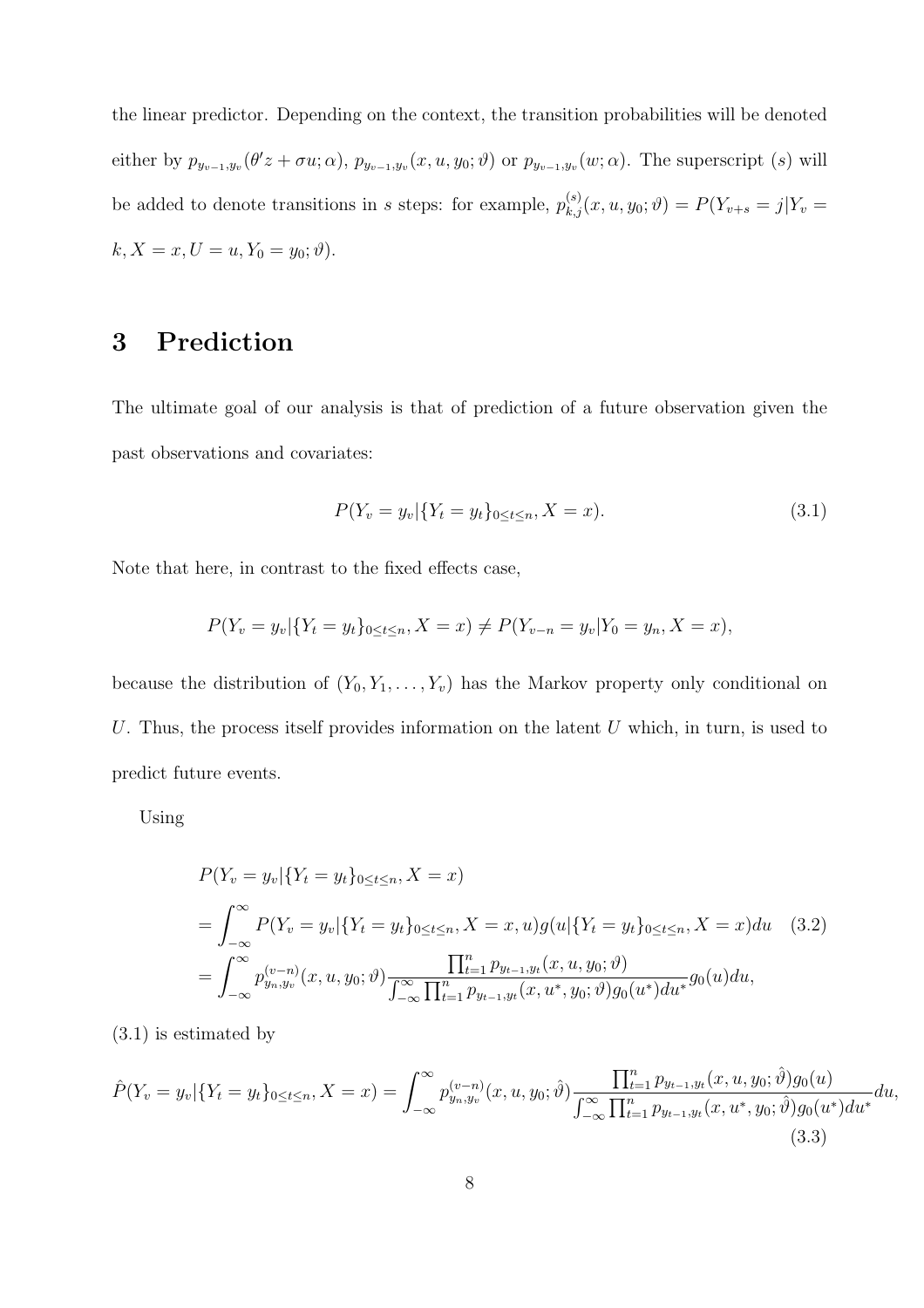where  $\hat{\theta}$  is an estimate of  $\theta$ . This last integral can be calculated using numerical methods. A natural simple way is to conduct Monte Carlo integration with respect to the assumed known density  $g_0$ . Alternatives are MCMC, which eliminates the burden of approximating the integral in the denominator, and general numerical integration methods.

Of special interest for us is prediction for a subject without any observed transitions. This represents a patient at diagnosis and is analogous to prediction in a model without random effects. For such a case, (3.3) reduces to

$$
P_{\hat{\vartheta}}(Y_v = y_v | Y_0 = y_0, X = x) = \int_{-\infty}^{\infty} p_{y_0, y_v}^{(v)}(x, u, y_0; \hat{\vartheta}) g_0(u) du.
$$
 (3.4)

As mentioned in Section 1, it is important to distinguish (3.1) from

$$
P(Y_v = y_v | \{ Y_t = y_t \}_{0 \le t \le n}, X = x, U = u).
$$
\n(3.5)

The problem of estimating quantities similar to  $(3.5)$  is referred to as *prediction* in the mixed model literature (Jiang and Lahiri, 2006). In using (3.5), one aims at estimating the subjectspecific transition probability which is a random variable, even in a frequentist's point of view. A point predictor for (3.5) is  $P(Y_v = y_v | \{Y_t = y_t\}_{0 \le t \le n}, X = x, U = \hat{u}_i)$ , where  $\hat{u}_i$ is the mean or the mode of the distribution of U given data,  $U|\{Y_t = y_t\}_{0 \le t \le n}, X = x$ , under  $\hat{\theta}$  (Booth and Hobert, 1998). Jiang (2003) suggests the empirical best predictor  $\mathbb{E}\{P(Y_v = y_v | \{Y_t = y_t\}_{0 \le t \le n}, X = x, U)\}\$  which is exactly (3.3). Thus, the point estimators of the two prediction problems are the same, but the estimands differ. With small numbers of observations on each subject, the utility of subject-specific parameters, such as those in (3.5), is questionable. This point will be illustrated further in the data analysis in Section 4.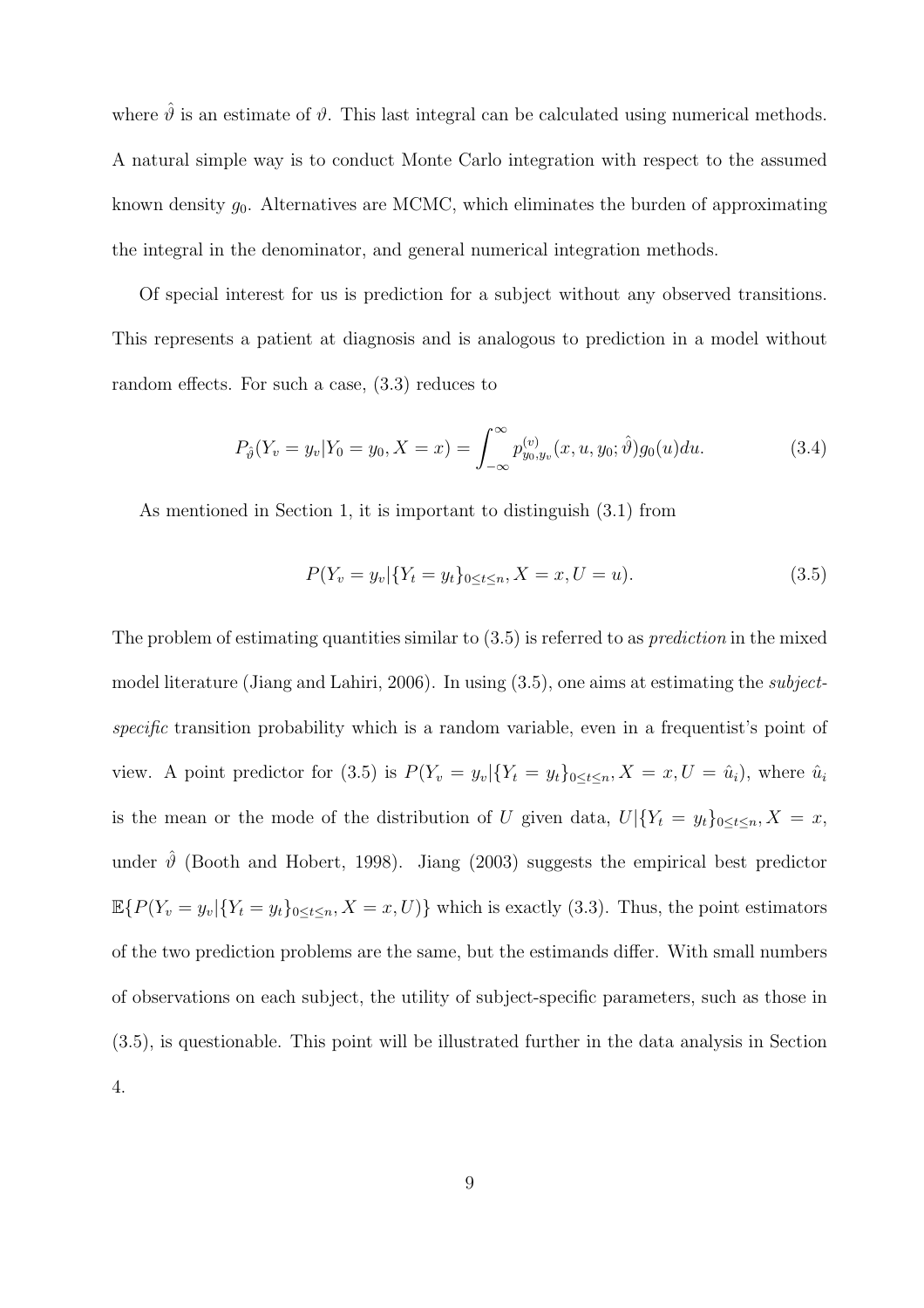#### 3.1 Prediction Variance

Letting  $\hat{\theta}$  be the estimator of  $\theta$  based on N independent subjects, and assuming that  $\sqrt{N}(\hat{\theta}-\theta) \to \mathbb{N}(0,\Sigma)$ , we can calculate the asymptotic variance of (3.3) and (3.4) by the delta method. Let  $P(x, u, y_0; \vartheta)$  be the transition matrix evaluated at  $(x, u, Y_0 = y_0; \vartheta)$ , and  $\mathrm{let}\ p^{*(v-n)}(y_n,y_v,P(x,u,y_0;\vartheta))=p^{(v-n)}_{y_n,y_v}(x,u,y_0;\vartheta)$  be the  $(v-n)$ -step transition probability as a function of the one-step transition matrix. We have that

$$
\frac{\partial}{\partial \vartheta} p_{y_n, y_v}^{(v-n)}(x, u, y_0; \vartheta) = \frac{\partial}{\partial \text{vec}(P)} p^{*(v-n)}(y_n, y_v, P(x, u, y_0; \vartheta)) \frac{\partial}{\partial \vartheta} \text{vec}(P(x, u, y_0; \vartheta)), \quad (3.6)
$$

where  $\text{vec}(P)$  is the vector representation of the matrix P. The first term on the right hand side of (3.6) can be calculated by a simple matrix multiplication as shown by Mandel et.al. (2007), and the rows of the second term are

$$
\left(\frac{\partial}{\partial \alpha}p(\cdot,\cdot,w;\alpha)\;,\;\frac{\partial}{\partial w}p(\cdot,\cdot,w;\alpha)(z',u)\right)
$$

where  $p(\cdot, \cdot, w; \alpha)$  is the generic form of the transition probabilities evaluated at w and  $\alpha$ . Calculation of these derivatives for the partial proportional odds model (2.3) is given in Appendix C of the supplementary material (http://www.biostatistics.oxfordjournals.org). To calculate the derivative of  $(3.4)$ , one should average  $(3.6)$  with respect to  $g_0$ , which can be done again by numerical integration.

Differentiation of (3.3) is more complicated, but can still be carried out analytically as shown in Appendix D of the supplementary material. An alternative approach for estimating the variance is based on a simulation that replaces the analytic differentiation, but makes use of the asymptotic properties of the parameters' estimators:

1. Calculate  $\hat{\vartheta}$  and  $\hat{\Sigma}$ , the estimates of  $\vartheta$  and  $\Sigma$ .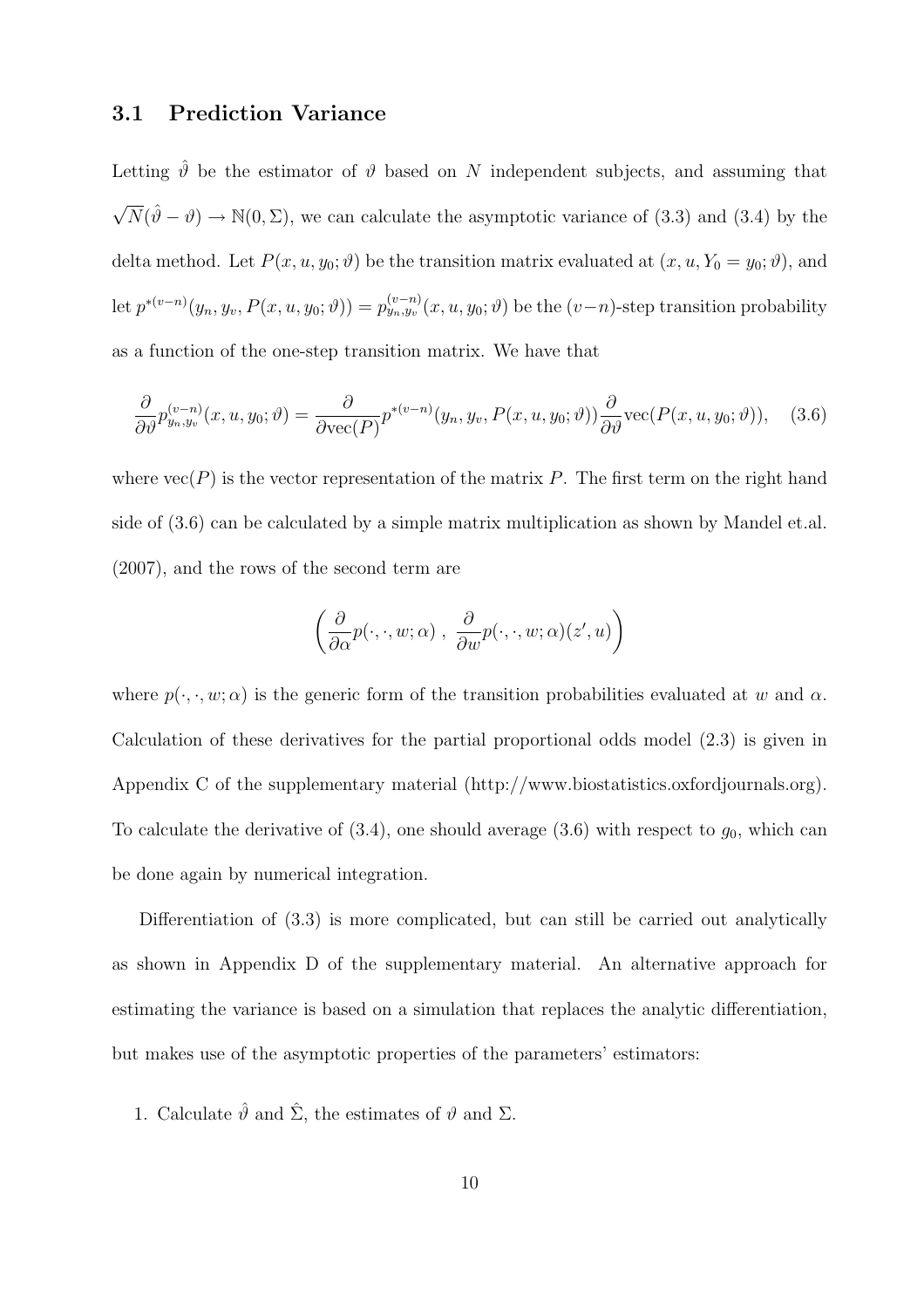- 2. Sample B vectors  $\vartheta_1, \ldots, \vartheta_B$  from the Normal distribution with parameters  $\hat{\vartheta}$  and  $\hat{\Sigma}/N$ .
- 3. Calculate (3.3) with  $\vartheta_b$  instead of  $\hat{\vartheta}$   $(b = 1, \ldots, B)$ .
- 4. Calculate the variance of the estimates in the previous step, or calculate confidence intervals using their distribution.

Note that this algorithm requires numerical integration in step 3 for each of the simulated samples. The calculations of prediction variances for models having fixed effects only are considerably simpler (Mandel et al., 2007).

#### 3.2 Choice of Parameters

Simple manipulations of the estimated transition matrix enable estimation of different parameters of interest. For example, one may be interested in estimating time until the process first visits a certain set of states  $S$  (hitting time), or time until the first two consecutive visits to  $\mathcal{S}$ . The second parameter is of great interest in MS since EDSS in one visit may indicate a temporary progression that is much less important than sustained progression (see Section 4). As an example, consider time until the first two consecutive visits to  $S = \{k : k > j\}$ , with the aim of ultimately estimating the probability of two consecutive visits to states larger than  $j$  before time  $v$ . To estimate these probabilities, one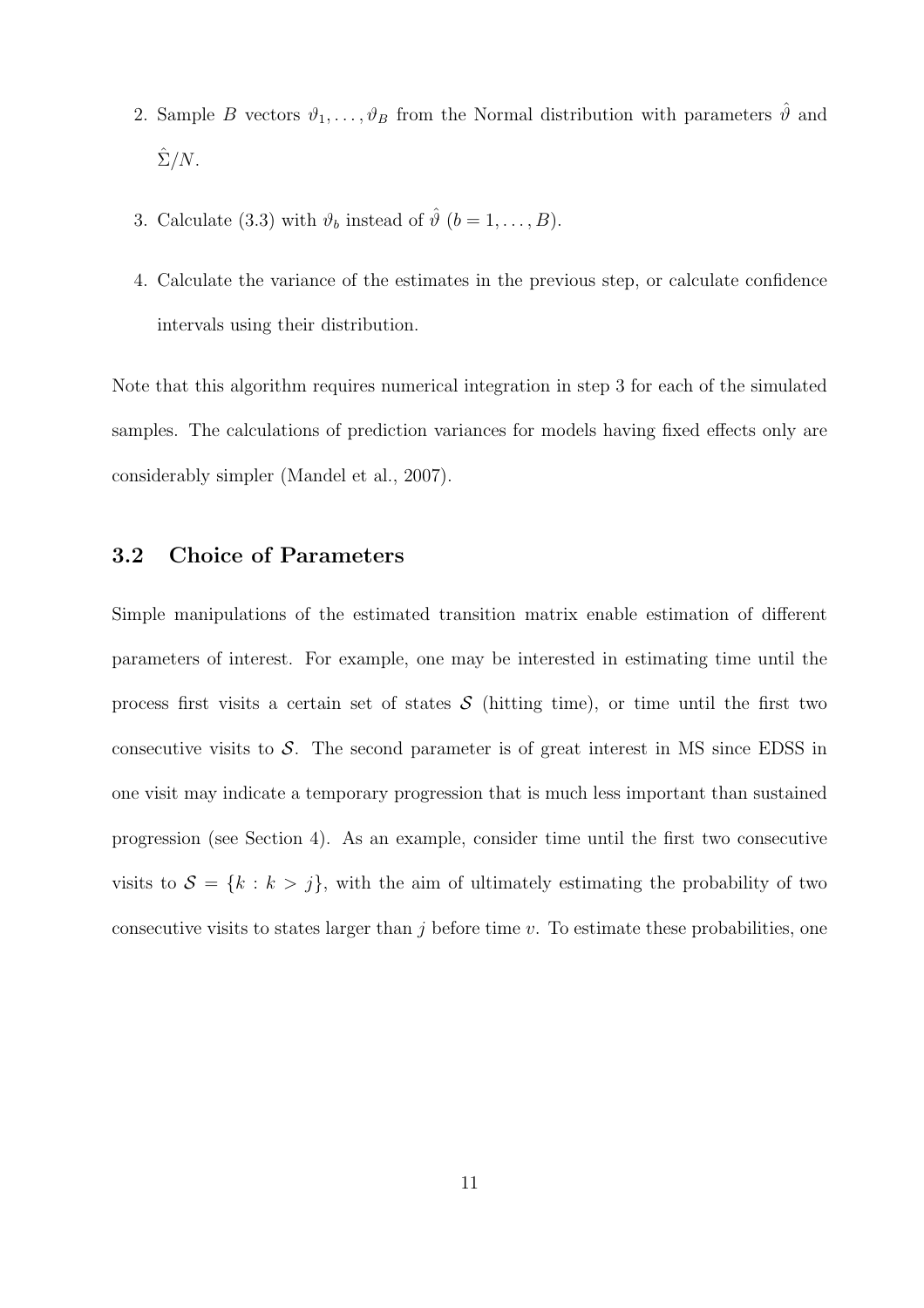should replace  $P = (p_{ij})$  with the working  $(J + 1) \times (J + 1)$  transition matrix

$$
Q_{j+} = \begin{pmatrix} p_{11} & \cdots & p_{1j} & p_{1(j+1)} & \cdots & p_{1J} & 0 \\ \vdots & \vdots & \vdots & \vdots & \vdots & \vdots & \vdots \\ p_{j1} & \cdots & p_{jj} & p_{j(j+1)} & \cdots & p_{jJ} & 0 \\ p_{(j+1)1} & \cdots & p_{(j+1)j} & 0 & \cdots & 0 & \sum_{k>j} p_{(j+1)k} \\ \vdots & \vdots & \vdots & \vdots & \vdots & \vdots & \vdots \\ p_{J1} & \cdots & p_{Jj} & 0 & \cdots & 0 & \sum_{k>j} p_{Jk} \\ 0 & \cdots & 0 & 0 & \cdots & 0 & 1 \end{pmatrix} .
$$
 (3.7)

Thus, an additional absorbing state is added to indicate the event of interest (see Mandel et. al. (2007) for other modifications). The  $(k, J+1)$ 'th cell of  $Q_{j+}^v$ , the v'th power of  $Q_{j+}$ , is the probability that two consecutive visits to  $S$  occurred during the first v transitions when the process started at k.

Prediction and calculation of variances or confidence intervals are based on the modified transition matrix,  $Q_{j+}$ . Letting  $q_{l,k}^{(v)}(x, u, y_0; \vartheta)$  denote the  $(l, k)$  element of  $Q_{j+}^v$  under  $\vartheta$  for  $(X = x, U = u, Y_0 = y_0)$ , the probability of two consecutive visits in states  $> j$  before time  $v$ , given the process' history up to time  $n$ , is estimated by

$$
\int_{-\infty}^{\infty} q_{y_n,J+1}^{(v-n)}(x,u,y_0;\hat{\vartheta}) \frac{\prod_{t=1}^n p_{y_{t-1},y_t}(x,u,y_0;\hat{\vartheta})}{\int_{-\infty}^{\infty} \prod_{t=1}^n p_{y_{t-1},y_t}(x,u^*,y_0;\hat{\vartheta}) g_0(u^*) du^*} g_0(u) du.
$$
 (3.8)

Equation (3.8) assumes that the event  $\{two\ consecutive\ visits\ in\ states > j\}$  has not occurred before visit n (otherwise the probability is 1), or alternatively, that we are interested in the probability of that event from the present time to time  $v$ . The variance is calculated as described in Section 3.1 (see Appendix D of the supplementary material for some technical details).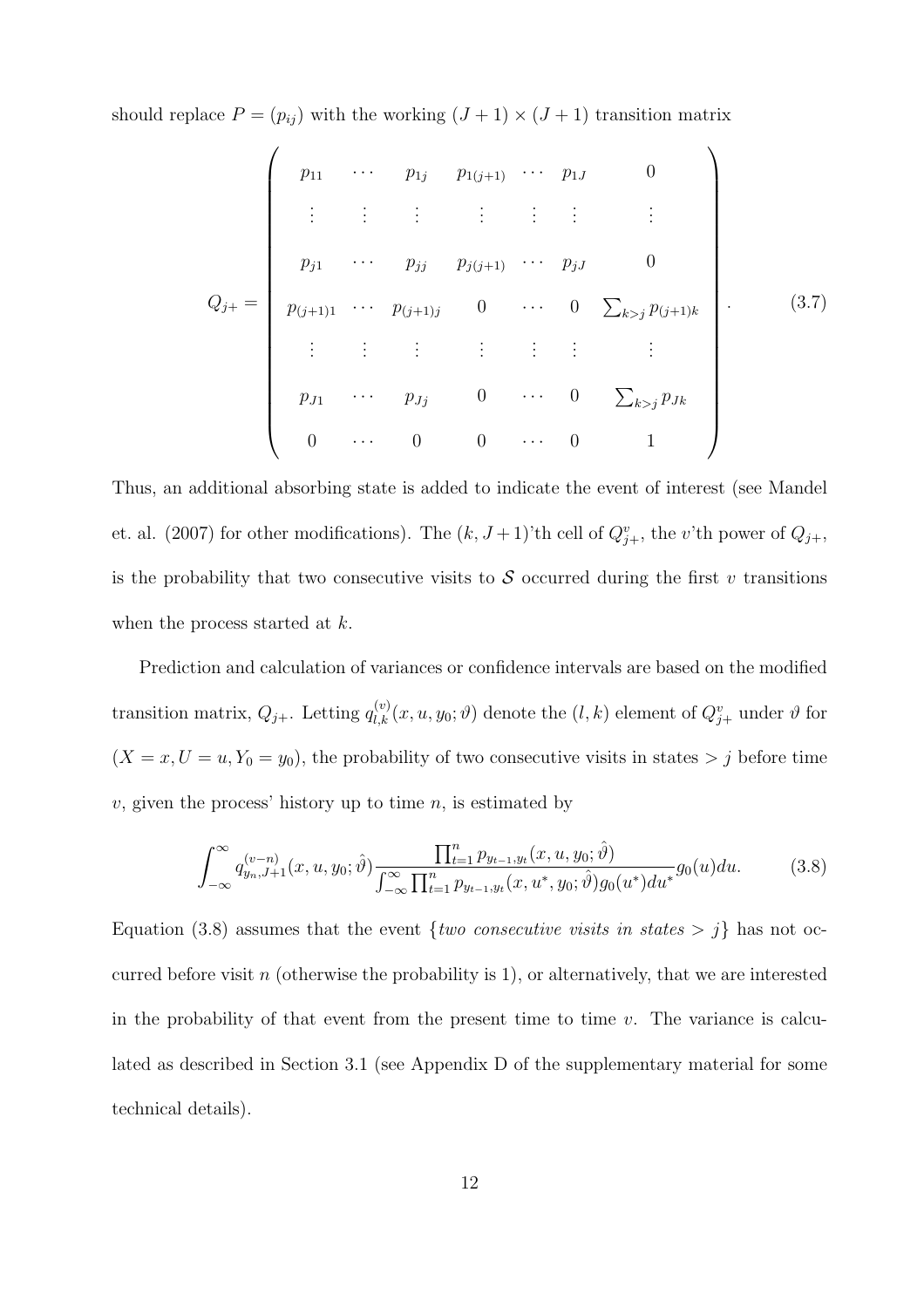#### 3.3 Models Without Random Effects

A model without random effects is obtained as a special case by setting  $u \equiv 0$  and considering  $g_0$  as degenerate at zero. The averaging over the random effects is not needed, making the calculation much simpler. Also,  $(3.3)$  reduces to  $(3.4)$ , where the last observed state carries all important information of the history of the process. Interpretation of  $\beta_0$  is now as the coefficients of the covariate  $y_0$ , and may be omitted according to the specification of the model.

## 4 Progression of Multiple Sclerosis

The data set analyzed here is part of a double-blinded phase III clinical trial that evaluated the utility of interferon beta-1a (Avonex) for MS patients with relapsing-remitting disease (Jacobs et.al., 1996). It includes the subset analyzed by Rudick et al. (1999) of all patients who were accrued early enough to complete two years of follow-up by the end of the study and who had brain MRI scans at baseline and yearly thereafter. As seen in Table 3 of Jacobs et al. (1996), the distribution of the time to sustained progression for this subgroup was the same as that of all study subjects. Visits were scheduled to be every six months, but actual visits deviated slightly from the schedule. We used all visits that had a maximum discrepancy of 30 days from the schedule. This resulted in only 16 missed visits (2.5% of the total scheduled visits). In our analysis, we consider these visits to be missing at random.

Most MS clinical trials use the ordinal EDSS to define progression. The EDSS ranges from 0 (normal neurologic exam) to 10 (death due to MS) in 0.5 point steps (see http://www.mult-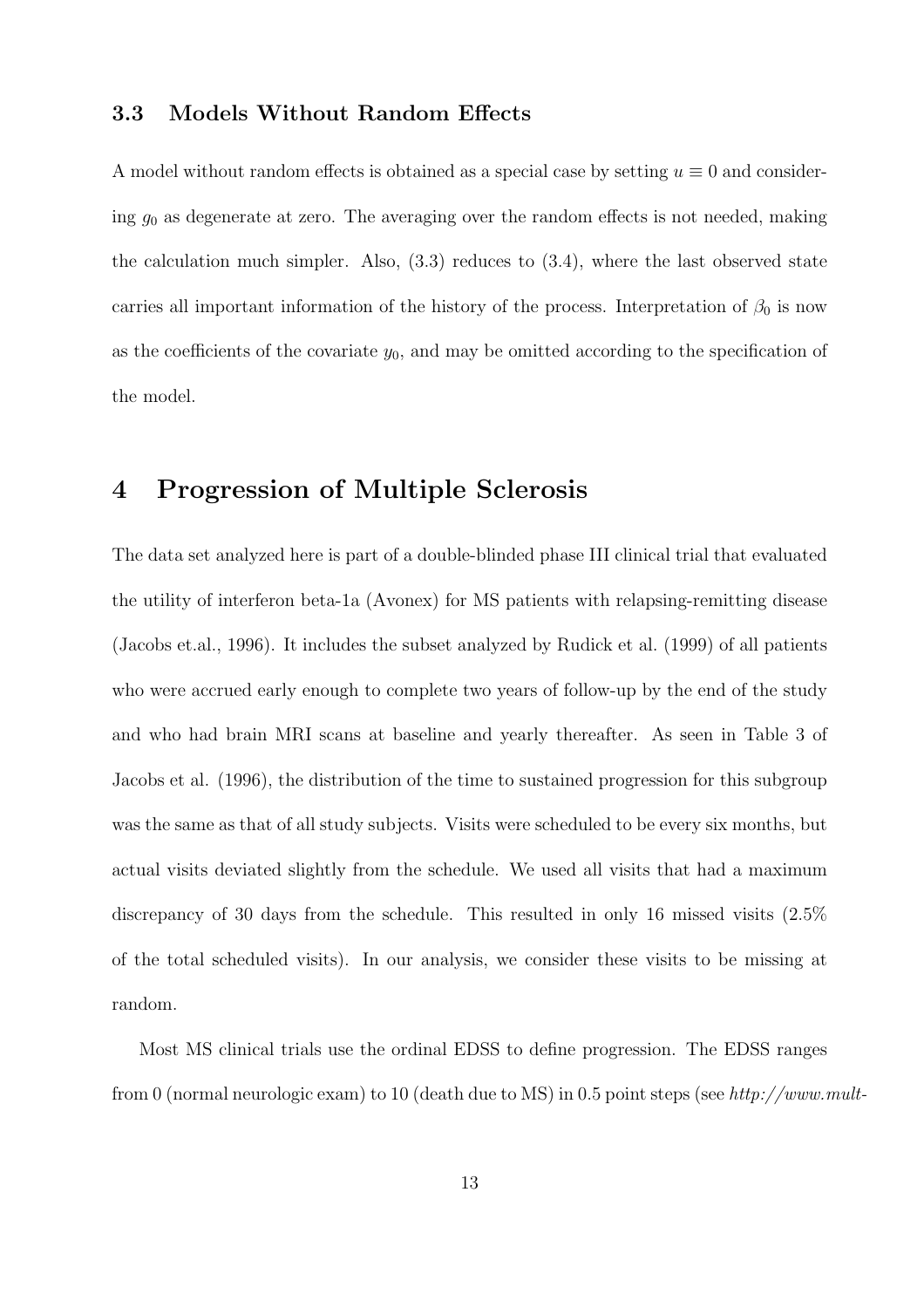|             | Placebo |                   |                         | Avonex                 |                        |  |
|-------------|---------|-------------------|-------------------------|------------------------|------------------------|--|
|             |         | $\overline{2}$    | 3                       | 2                      | 3                      |  |
| $1 \quad$   |         | 49 $(1)$ 23 $(0)$ | 6 $(0)$                 | $50(1)$ $26(1)$ $3(1)$ |                        |  |
| $2^{\circ}$ |         |                   | $15(0)$ $45(2)$ $30(0)$ | 33 (0) $52(1)$ $25(2)$ |                        |  |
| 3           |         |                   | $4(0)$ 21 (0) 124 (5)   |                        | $1(0)$ $21(0)$ $79(2)$ |  |

Table 1: Observed transitions of MS patients between EDSS categories. Numbers in parentheses are two-step transitions corresponding to the 16 missed visits.

sclerosis.org/expandeddisabilitystatusscale.html for a description of the scale). In the current study, the outcome of interest was time to sustained progression, defined as the time to two consecutive visits with EDSS of at least one point greater than baseline (Jacobs et al., 1996).

The data set contains 68 individuals with a total of 290 one-step transitions in the Avonex group and 72 individuals with 317 one-step transitions in the placebo group, with a maximum follow-up of three years (baseline  $+$  six visits). Due to the small number of transitions, we collapsed the EDSS values into three categories: category  $1$  - EDSS $\leq 1.5$ (no disability), category 2 - EDSS of 2 or 2.5 (mild disability), and category 3 - EDSS $\geq$  3 (moderate to severe disability). The total number of transitions is summarized in Table 1.

The partial proportional odds model  $(2.5)$  was fitted to the data with  $J = 3$ , and  $g_0$  the standard Normal density. This model does not constrain the baseline transition matrix, but assumes proportional odds of covariates among all transitions. Parameters were estimated by SAS procedure NLMIXED, using the Dual Quasi-Newton algorithm with integrals evaluated by the default adaptive Gaussian quadrature. Convergence problems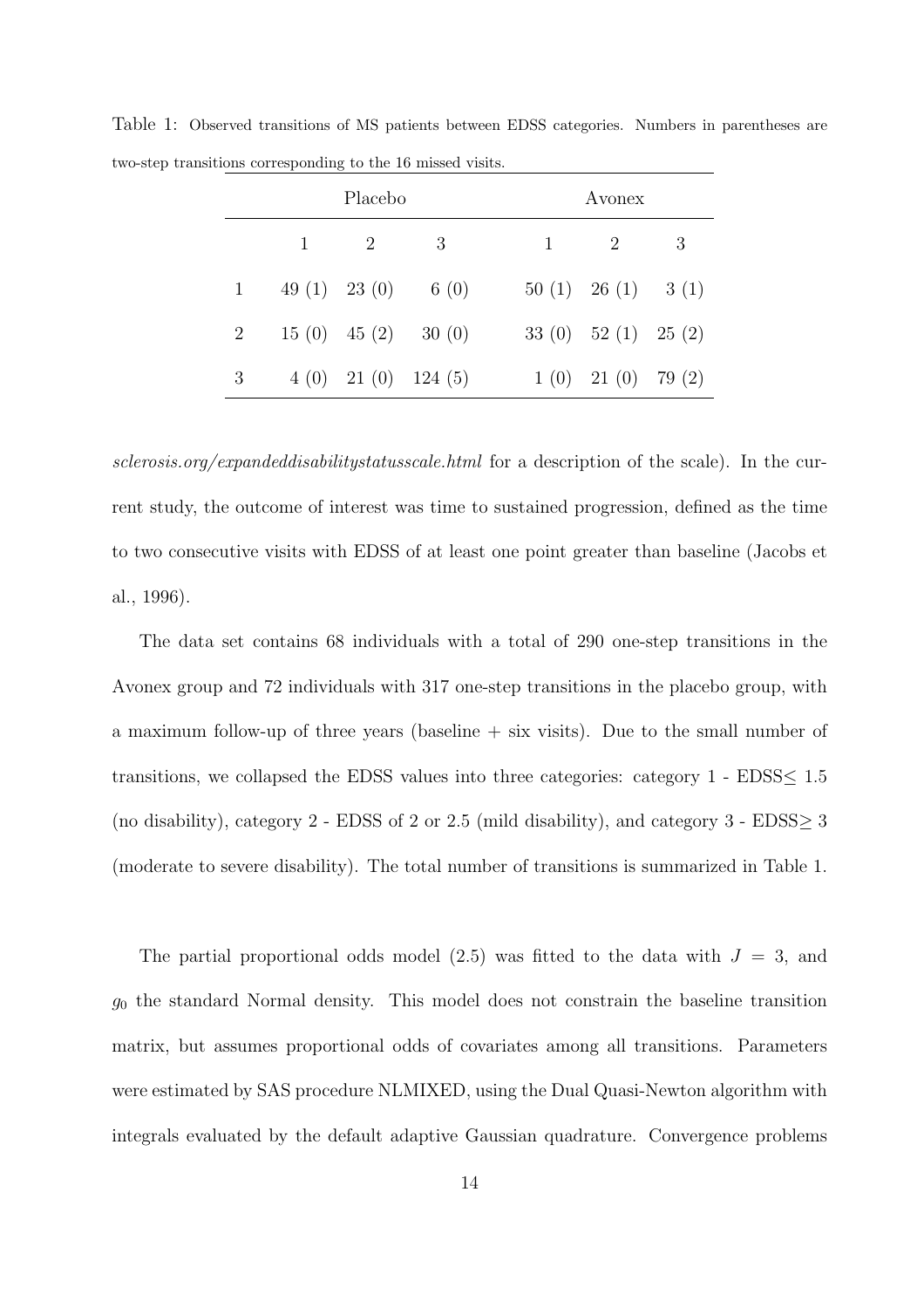were solved by first fitting models without random effects, and using the resulting estimates as initial values for the mixed effects models.

We first estimated the model with a treatment indicator as the only component of  $x$ . Estimates and their standard errors are listed in Appendix A of the supplementary material (http://www.biostatistics.oxfordjournals.org). The estimated coefficient for treatment is 1.17, with estimated standard error of 0.475. Thus, Avonex significantly decreases the probability of worsening in disability. This finding is consistent with the results of the original study. We then estimated the model for each arm separately, testing for the influence of patient-specific covariates: age, disease duration, sex, brain lesion volume and brain parenchymal fraction, the first two of which were introduced as time-dependent covariates (see Section 6). None of these covariates showed a significant effect. We thus continued our analysis fitting two separate models, one for each arm, without any covariates, i.e. assuming different values for the parameters  $\alpha$ ,  $\beta_0$  and  $\sigma^2$  for the two arms. Results are listed in Appendix A of the supplementary material.

Using the estimated transition matrices, we calculated the probability of two consecutive visits with EDSS higher than the baseline value as a function of time. We used the modification of the transition matrix given in (3.7) for the analysis. In principle, probabilities of progression can be calculated for any future time point, using the appropriate power  $(n)$  in (3.8). The utility of such calculations, however, depends on the validity of the model. In the sequel, we present probabilities up to five years to demonstrate the usefulness of the method, and discuss and compare probabilities up to two years, which was the end-point of the original study.

Figure 1 depicts the probability of progression for a subject at the first visit as a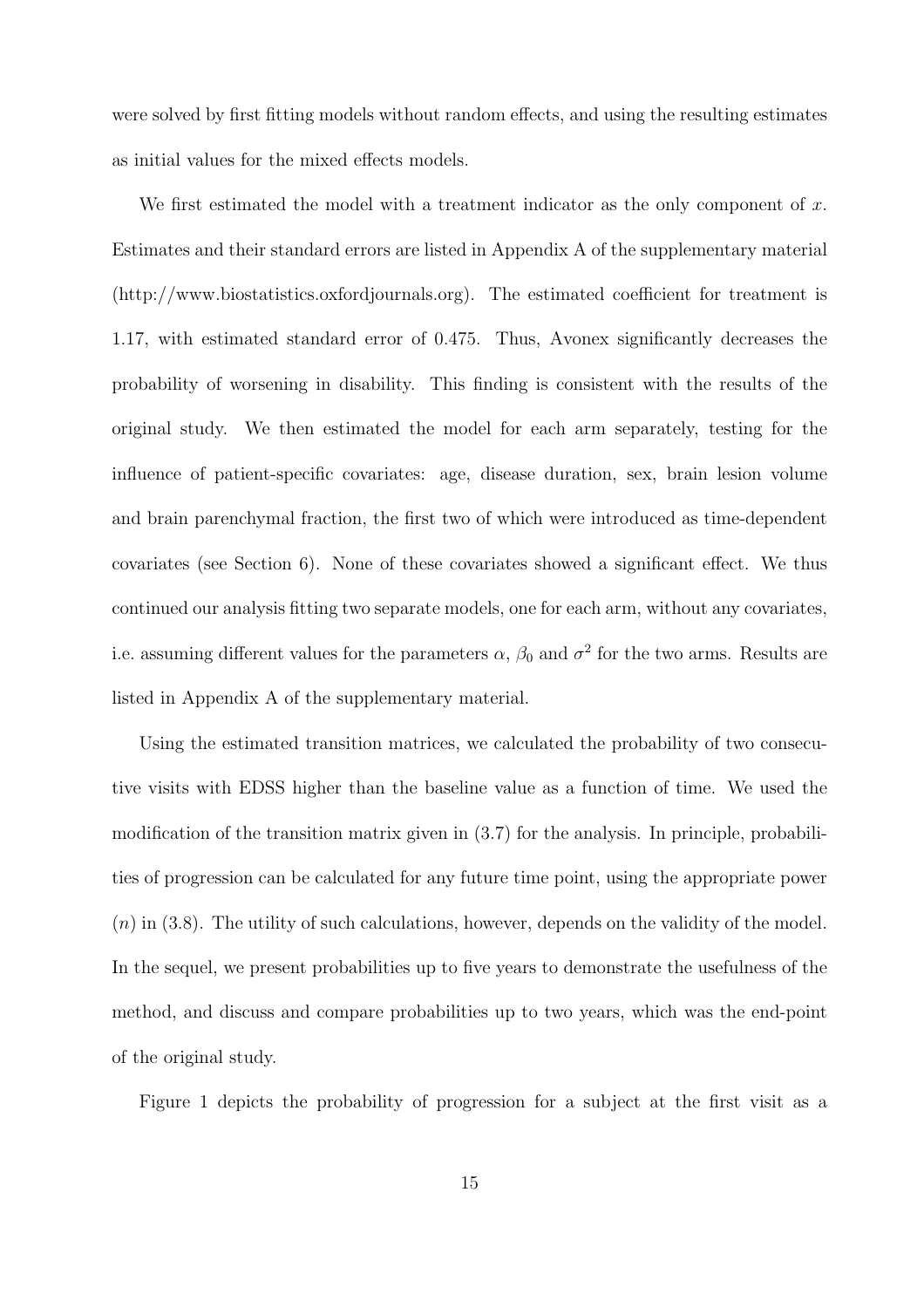function of time (six-month units) stratified by arm and baseline EDSS. After two years, the probability of sustained progression among those who had EDSS of one at baseline is estimated as 0.46 and 0.55 for the Avonex and placebo arms, respectively. For those having EDSS of two at baseline, the difference is more pronounced, being 0.30 for the Avonex and 0.60 for the placebo patients. It appears that Avonex prevents progression for people with mild disability better than for those having no disability. However, this may be related to the nature of the scale; a change from EDSS of one to two is considered a smaller step than a change from two to three.

Jacobs et.al. (1996) estimated time to progression without conditioning on baseline EDSS. To generate a similar estimate, one can weigh the curves according to the probability of baseline EDSS. For example, in the Avonex arm there were 20 and 30 individuals with baseline EDSS of one and two, respectively, and the overall estimate of the probability of progression would use the weights 2/5 and 3/5. Estimating progression of individuals with EDSS of three or higher is impossible, because EDSS values greater than three were combined.

For comparison, models without random effects were fitted to the same data. Figure 2 presents the estimated progression curves and 95% pointwise confidence intervals for patients in the Avonex arm who had baseline EDSS of two. The two curves represent models with (pluses) and without (circles) baseline EDSS as a covariate (see Section 3.3) and their estimated probabilities are quite similar. However, the probabilities are considerably larger than those predicted by the random effects model (dashed line). Under the random effects model, the estimated  $\sigma^2$  values are 4.96 and 5.83 for the placebo and Avonex arms, respectively. The respective likelihood ratio statistics that contrast the models with and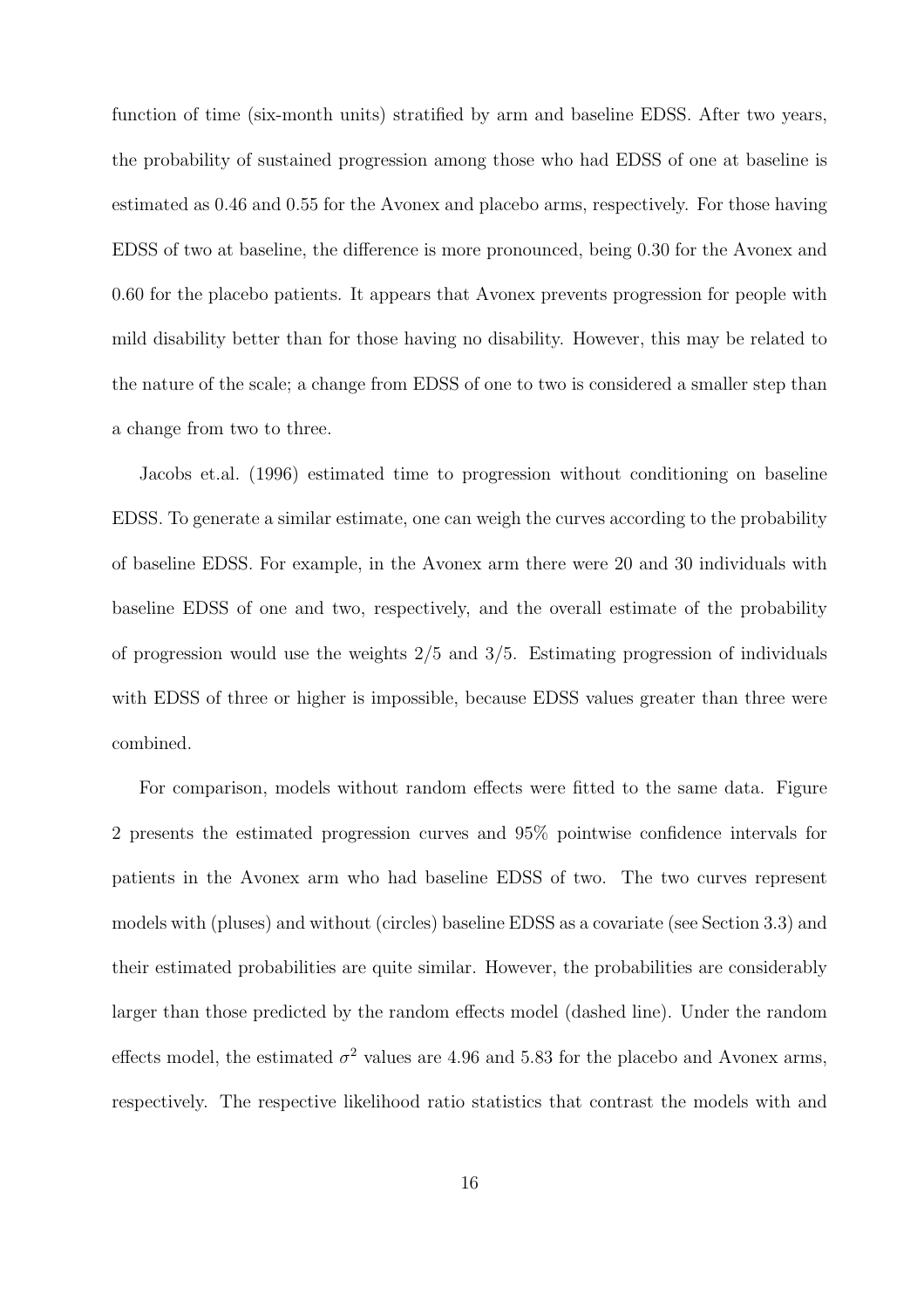

Figure 1: Probability of progression. Solid lines for the Placebo arm and dashed lines for the Avonex arm. The two curves for each arm show different level of baseline EDSS (1 and 2).

without the random effects are 30.7 and 29.2; these are large values for a chi squared distribution with one degree of freedom (in fact, the test statistic under the null hypothesis  $\sigma^2 = 0$  is a 50:50 mixture of a  $\chi_0^2$  and a  $\chi_1^2$  distributions, Self and Liang, 1987, which is stochastically smaller than  $\chi_1^2$ ). These indicate that the heterogeneity in the data is large and support the choice of the random effects model. Various other publications have found empirically that progression is slower than that predicted by the models without random effects (e.g., Jacobs et.al., 1996, Weinshenker et.al., 1989).

To estimate prediction curves for patients for whom EDSS history is available, realizations of curves can be generated using the posterior distribution of the random effect (given history and covariates), as seen in  $(3.2)$ . Such realizations represent the hypothetical popu-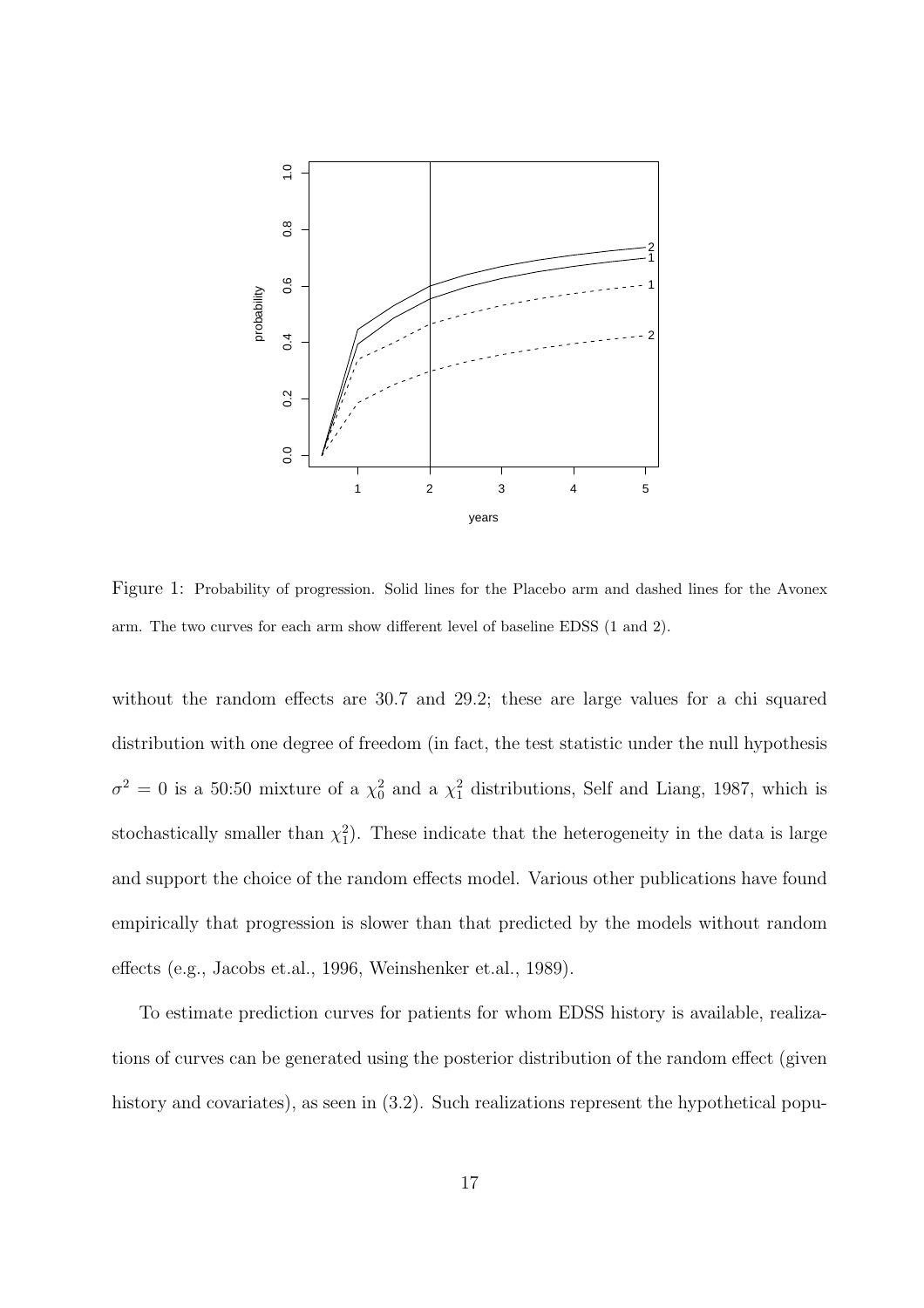

Figure 2: Probability of progression starting in state 2 of the Avonex arm under the fixed models. Pluses and circles denote estimates with and without baseline EDSS as a covariate. Lines are the corresponding estimates of the 95% pointwise confidence intervals. The dashed line is the estimate under the mixed model (lowest curve of Figure 1).

lation of curves that the patient specific curve comes from, and their mean is the probability of progression given the data, i.e., unconditional on the random effect. Depicting curves from the posterior distribution is a useful descriptive tool that helps with interpretation. To illustrate this, Figure 3 depicts 100 curves for two hypothetical subjects in the Avonex group. The left panel represents a subject with baseline EDSS of two and without followup data (i.e., at the first visit). The curve on the right represents a hypothetical subject after ten visits with EDSS history  $(2,2,3,2,3,2,1,2,2,2)$ , and can be considered as a five year update of the progression curve for the subject on the left. Because of a short follow-up, the validity of the model cannot be assessed for five years, hence the curves may not reflect the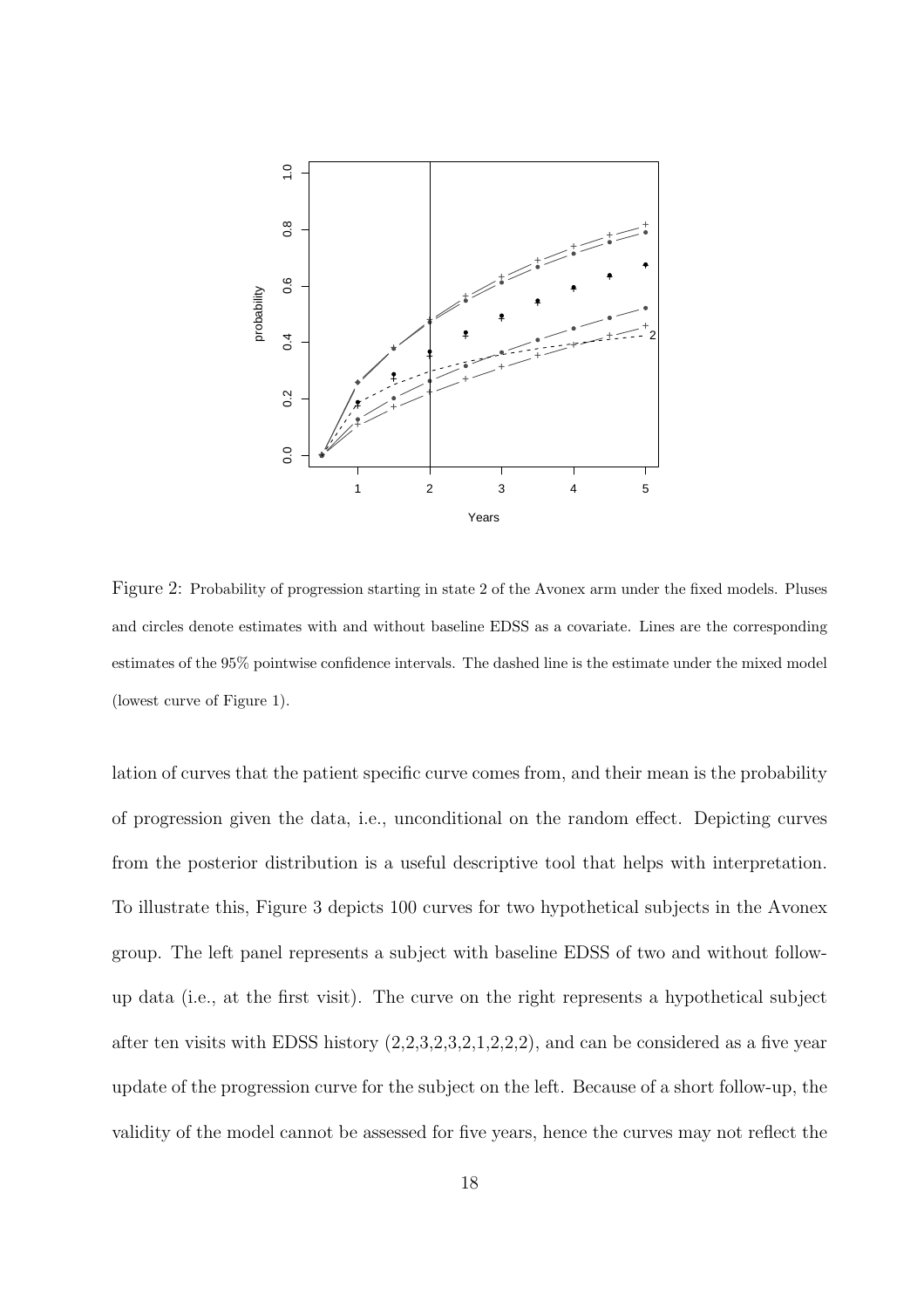

Figure 3: Distribution of curves of the probability of progression. One hundred realizations of the estimated model for the Avonex arm (gray lines) with the estimated mean curve and 95% confidence intervals based on the simulation method. Left - baseline EDSS of 2 no follow-up data; right - ten visits with observed data  $(2,2,3,2,3,2,1,2,2,2)$ .

real probabilities of progression for such a history. The graph is depicted to demonstrate the utility of the method for valid models. The mean curves and 95% pointwise confidence intervals are depicted too. The variability of the curves on the right is much smaller than that on the left as a result of the additional information. The confidence intervals are not much smaller since they contain the sampling variability of the coefficient estimators. With increasing follow-up data on the same individual, the variability of the gray curves disappears and the graph shows the predicted (or estimated) probability of progression of a specific subject.

Figure 3 illustrates the heterogeneity in the course of the disease and indicates that subject-specific prediction is very difficult. It provides a nice platform for understanding the distinction between  $(3.1)$  and  $(3.5)$ . The quantity  $(3.5)$  is essentially one of the gray curves appearing in the figure, while (3.1) is the average of the curves. Thus, (3.1) is a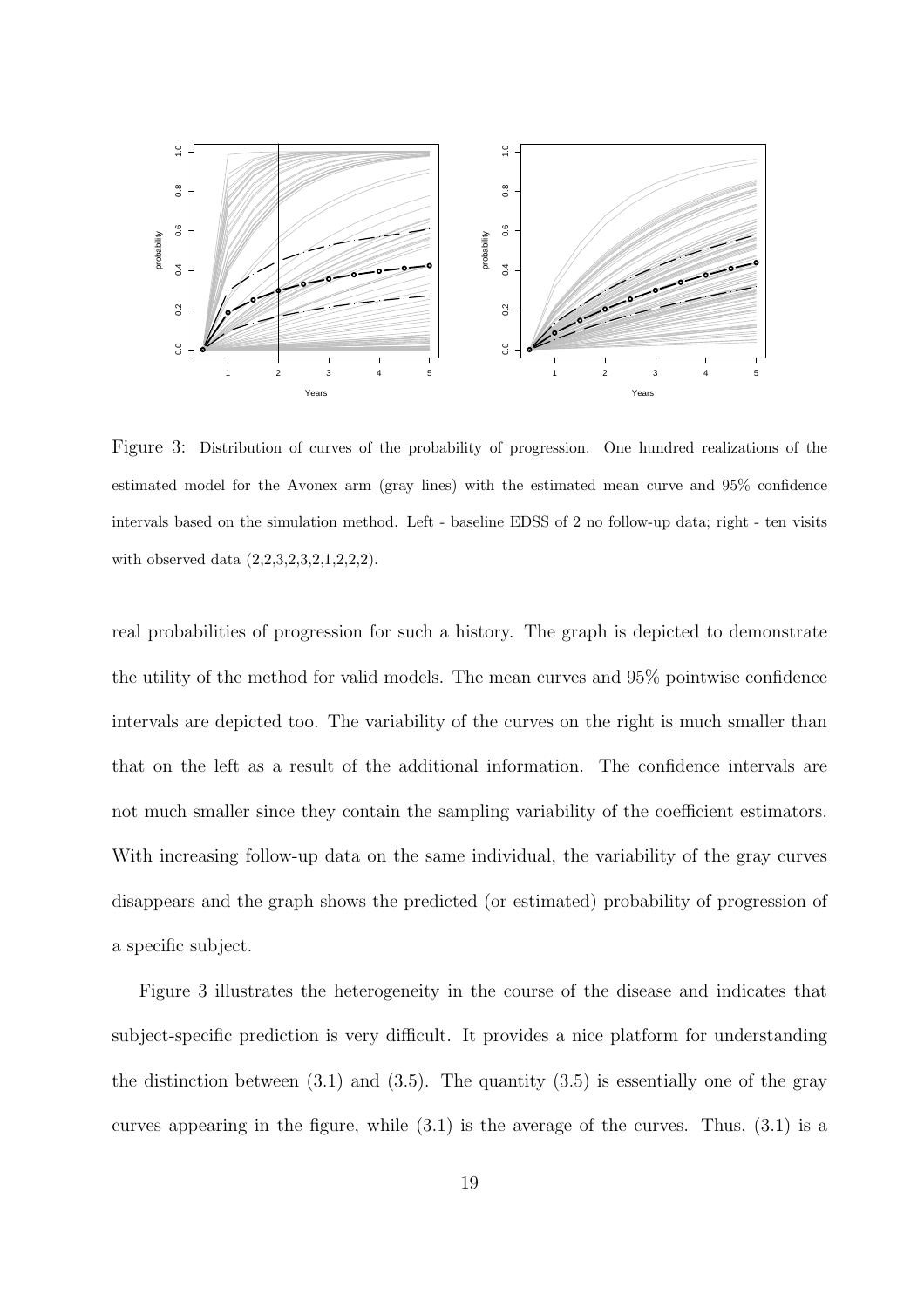functional of the distribution of (3.5), and can be estimated consistently from the data.

To generate realizations of progression curves for Figure 3, a sampling algorithm from the posterior  $g(u|\{Y_t = y_t\}_{0 \le t \le n}, X = x)$  is required. A natural choice is the MCMC algorithm. However, for the current purpose, a rather small number of independent realizations is needed and a simple alternative is to use a direct sampling. Let  $c >$  $\sup_u P(\{Y_t = y_t\}_{0 \le t \le n} | X = x, u)$ . In practice, it is enough to approximate c by calculating  $P({Y_t = y_t}_{0 \le t \le n | X = x, u})$  on a fixed grid. The rejection/acceptance algorithm (e.g. Evans and Swartz, 2000) for generating one realization is then

1. Generate independently u from  $g_0$  and v from  $U(0, 1)$ .

2. If  $P({Y_t = y_t}_{0 \le t \le n} | X = x, u) > cv$  stop and return u. Otherwise go back to step 1. Independent applications of this algorithm produce independent realizations from the posterior distribution, and these are used in the graph.

Finally, we comment on model selection. Choosing the correct model is always a difficult task in parametric analysis. As discussed above, we contrasted the models with and without random effects, and the analysis strongly supported the inclusion of random effects. We also embedded the random effects model into larger models, such as models with baseline and time-dependent covariates, and models with time-varying vectors of constants,  $\alpha$ . Using likelihood ratio tests, all of these extended models were rejected when compared to our final model. As pointed out by an associate editor, probabilities such as (3.1) can be read directly from the data when the sample size is very large. Unfortunately, we do not have a large sample size and thus do need to impose strong parametric assumptions. Even though the sample sizes are very small, we calculated Kaplan-Meier curves for the probability of progression in order to compare informally the data to the models' results. We imputed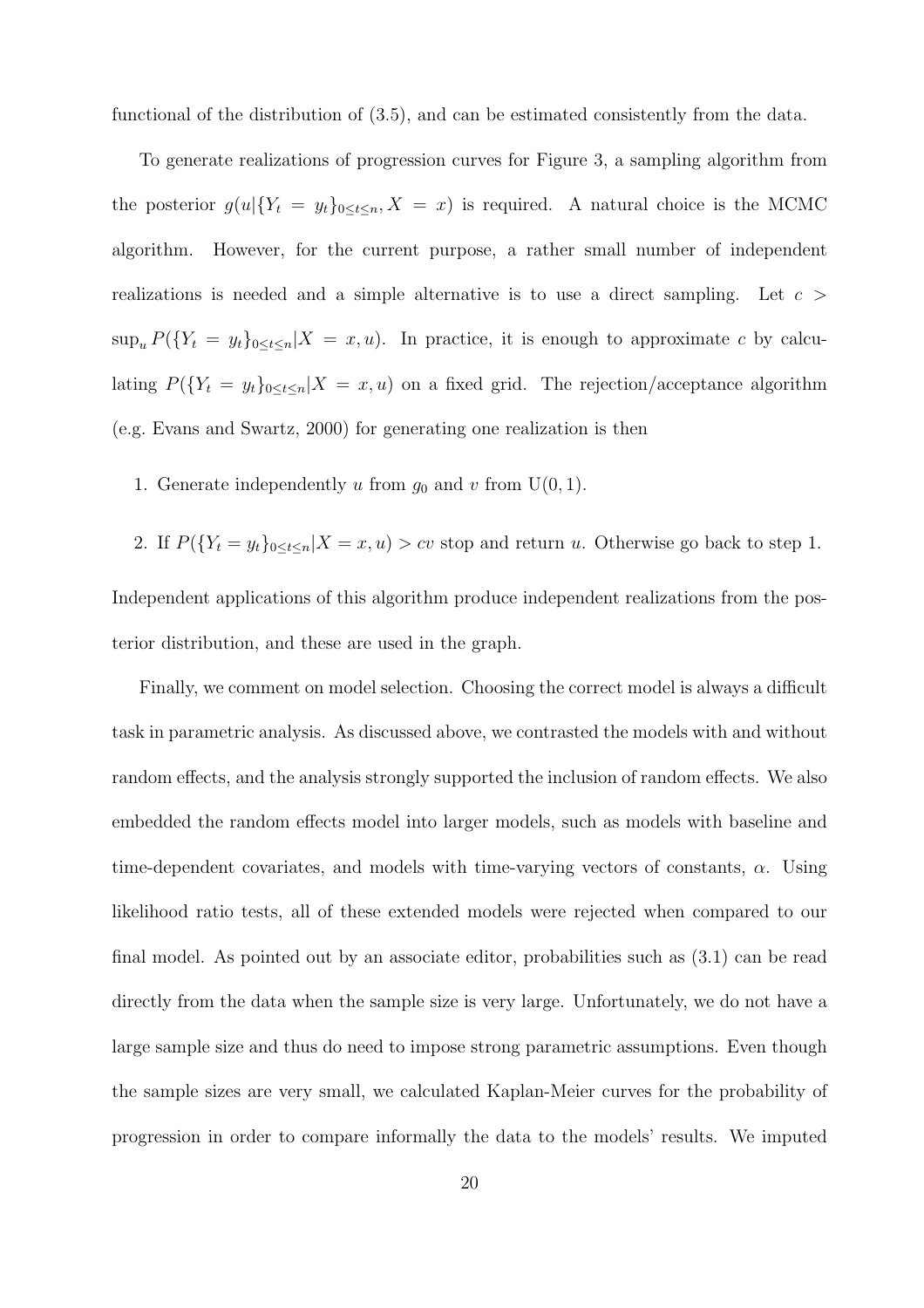Table 2: Kaplan Meier (KM) and model based estimates of the probability of sustained progression during the first two years. CI - confidence interval

| Arm     | baseline EDSS               | KM $(95\% \text{ CI})$ | model |
|---------|-----------------------------|------------------------|-------|
| Avonex  | 1                           | .489(.117,.577)        | .465  |
|         | $\mathcal{D}_{\mathcal{L}}$ | .338(.143,.488)        | .298  |
| Placebo | 1                           | .520(.278, .681)       | .554  |
|         | $\mathcal{D}$               | .550(.269,.723)        | .600  |

values for missing visits by the last observation carried forward approach. Table 2 lists the results and shows good agreement between the data and model.

Since the event of interest (sustained increase in one point) is non-standard in survival analysis and necessitated imputation of missing values, we further compared the model's estimates of two-year transition probabilities to empirical data. We again found good agreement between the two sets of estimates (Appendix A of the supplementary material, http://www.biostatistics.oxfordjournals.org). These findings, and the sensitivity analysis described in the next section, support the validity of the chosen random effects model and the adequacy of the resulted progression curves.

## 5 Simulation

We conducted a small simulation study to examine the performance of the confidence intervals. We considered two settings, both of which result in 300 transitions. The first was of 100 subjects each with 3 transitions and the second was of 20 subjects each with 15 transitions. We compared the confidence intervals based on the analytical delta method to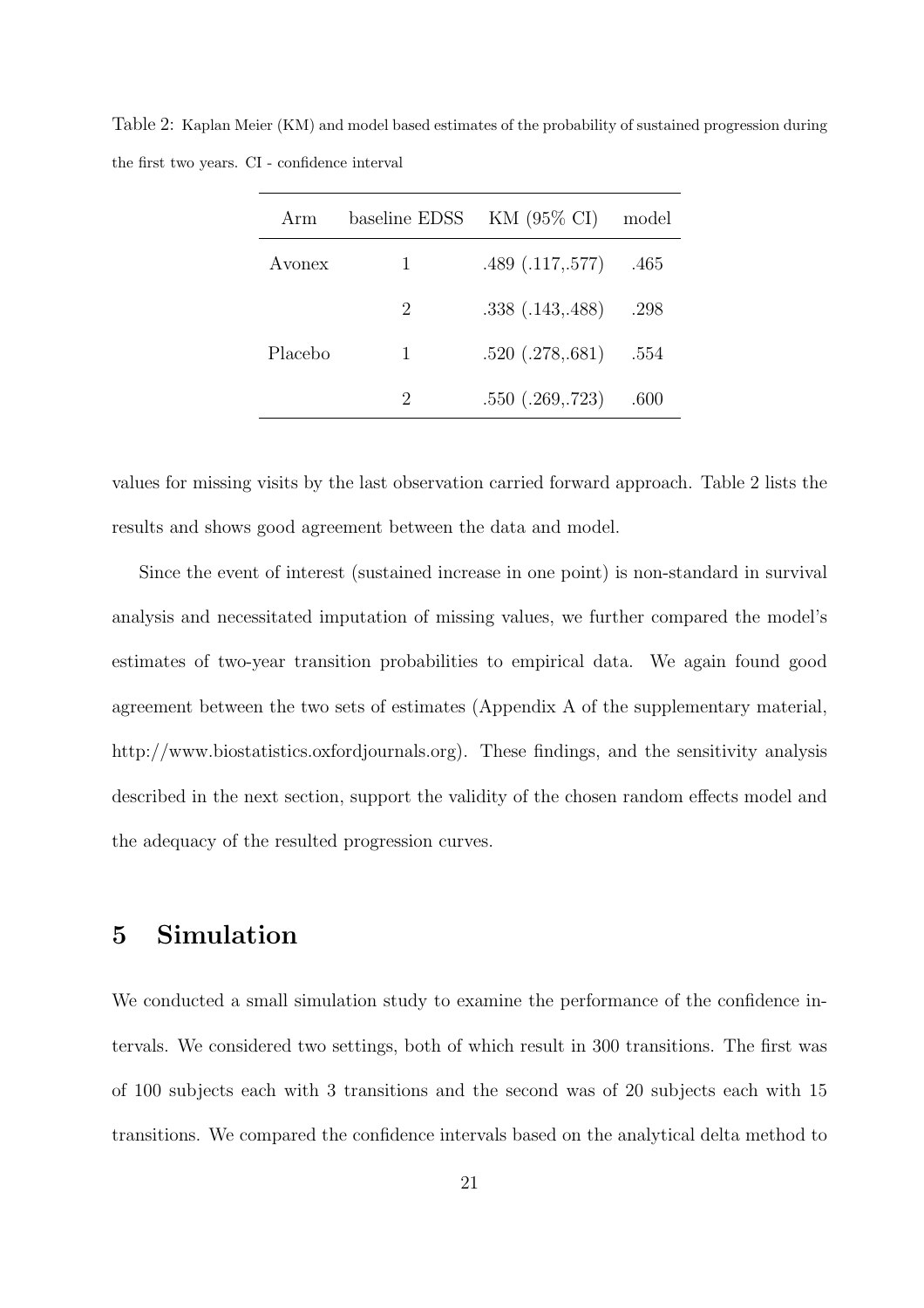those obtained by the simulation method described at the end of Section 3.1. We also calculated intervals for models without random effects to illustrate the consequences of model misspecification. Detailed description of the models used and tables of results appear in Appendix B.1 of the supplementary material (http://www.biostatistics.oxfordjournals.org).

We found that confidence intervals with 100 subjects perform well, whereas those for 20 subjects were anti-conservative. This was probably a result of poor Normal approximation for the distribution of the fixed effect estimators in data sets with few subjects. Another feature of the confidence intervals was their uneven distribution on the left and right of the true value, where most intervals that did not include the true parameter assigned values that were too small. This was less pronounced in the percentile method, and suggests that it was mostly related to the linear approximation of the delta method. The similarity between the analytical delta method and the simulation-based approach for the 100 subjects setting was remarkable. In summary, the simulation approach demands more computer time, but saves the burden of calculating and programming complicated derivatives. It also has the additional merit of eliminating the linear approximation of the delta method.

Confidence intervals based on models without random effects perform poorly. In the setting of 100 subjects, there is a tendency towards overestimation which is consistent with the finding of the data analysis in Section 4 (see Figure 2).

We also tested the sensitivity of the model to time-varying transition probabilities. For that, we generated data using log(time) as a covariate, but fitted time-homogeneous models. The results, given in Appendix B.2 of the supplementary material (http://www.biostatistics.oxfordjournals.org), show moderate sensitivity which, as expected, increases with the effect of  $log(time)$ . For example, when the coefficient of  $log(time)$  is -0.5,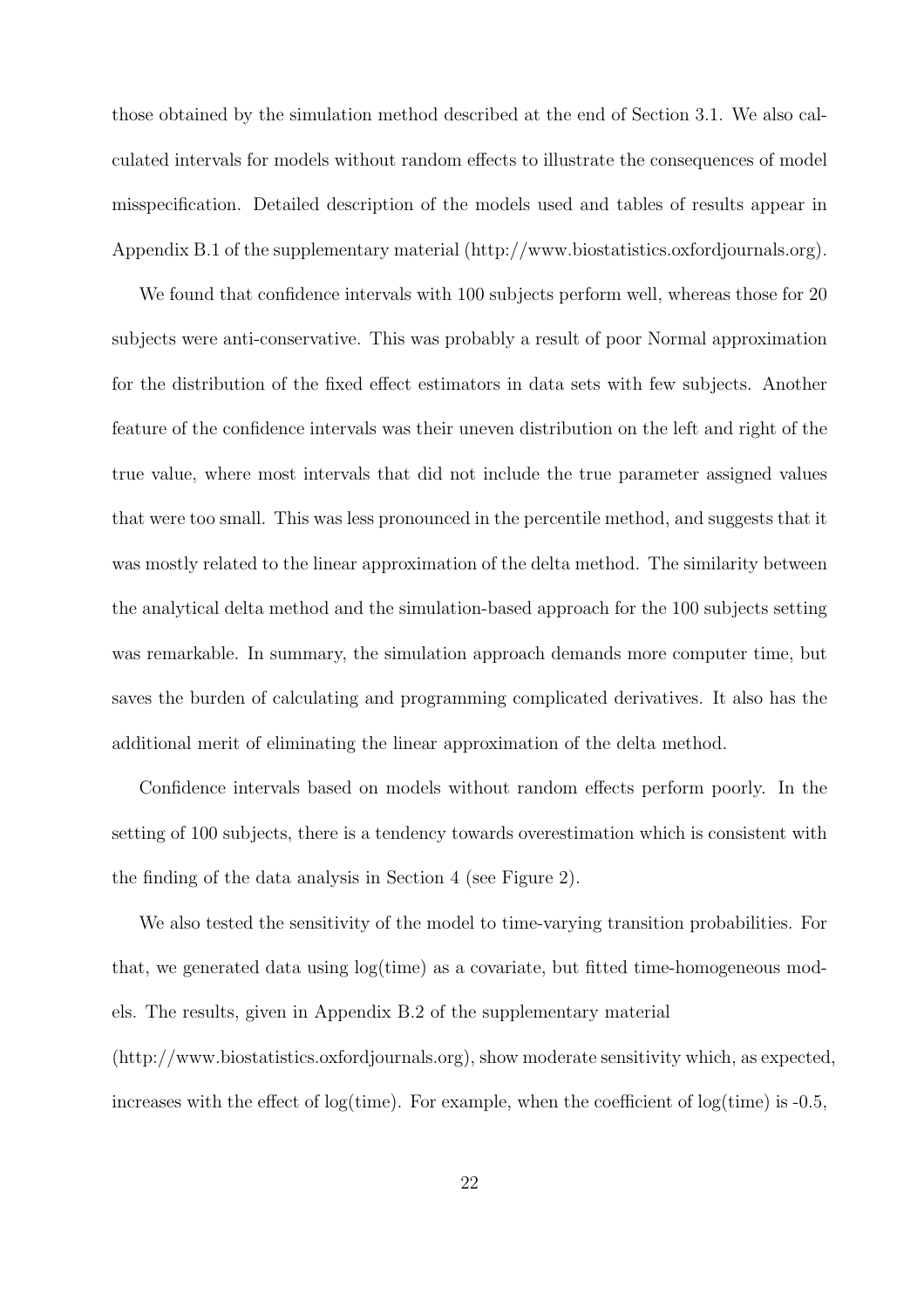the bias at time 4 (corresponding to two years) is 0.012, and the bias at time 10 (five years) is -.039. The true probabilities are 0.593 and 0.897, so the bias is relatively small.

## 6 Discussion

We have presented prediction and confidence interval estimation in the mixed effects Markov model framework, and have provided several graphical tools that help to interpret model results. These graphs, and especially Figure 3, indicate that MS is indeed a heterogeneous disease, and provide useful tools for better understanding the course of the disease. Although we have introduced our models for time-independent covariates, they can be extended to time-varying covariates. Letting  $x_v$  be the values of the covariates as measured at visit  $v$ ,  $(2.5)$  is replaced by

$$
\mathcal{L}_i = \int_{-\infty}^{\infty} \prod_{v=1}^{n} p_{y_{v-1}, y_v} (\beta' x_{v-1} + \sigma u + \beta_{0, y_0}; \alpha) g_0(u) du, \tag{6.1}
$$

and estimation of  $\vartheta$  follows, similar to this extension in models without random effects (Mandel, et al., 2007). If the covariate process is external to the Markov process and its future is known at time v, then prediction can be done as in  $(3.3)$  by

$$
\hat{P}(Y_v = y_v | \{ Y_t = y_t \}_{0 \le t \le n}, \{ x_t \}_{t=0}^{v-1})
$$
\n
$$
= \int_{-\infty}^{\infty} p_{y_n, y_v}^{(v-n)}(\{ x_t \}_{t=n}^{v-1}, u, y_0; \hat{\vartheta}) \frac{\prod_{t=1}^n p_{y_{t-1}, y_t}(x_{t-1}, u, y_0; \hat{\vartheta}) g_0(u)}{\int_{u^*} \prod_{t=1}^n p_{y_{t-1}, y_t}(x_{t-1}, u^*, y_0; \hat{\vartheta}) g_0(u^*) du^*} du,
$$

where  $p_{y_n,y_v}^{(v-n)}(\lbrace x_t \rbrace_{t=n}^{v-1}, u, y_0; \hat{\vartheta})$  is the  $(y_n, y_v)$  element of the transition matrix  $P(x_n, u, y_0; \vartheta) \times$  $P(x_{n+1}, u, y_0; \vartheta) \times \cdots \times P(x_{v-1}, u, y_0; \vartheta)$ . The variance can be estimated by the simulation algorithm discussed in Section 3.1.

Our study involves ordinal responses and assumes the partial proportional odds model (2.3), but extensions to other models and to nominal responses are quite straightforward. A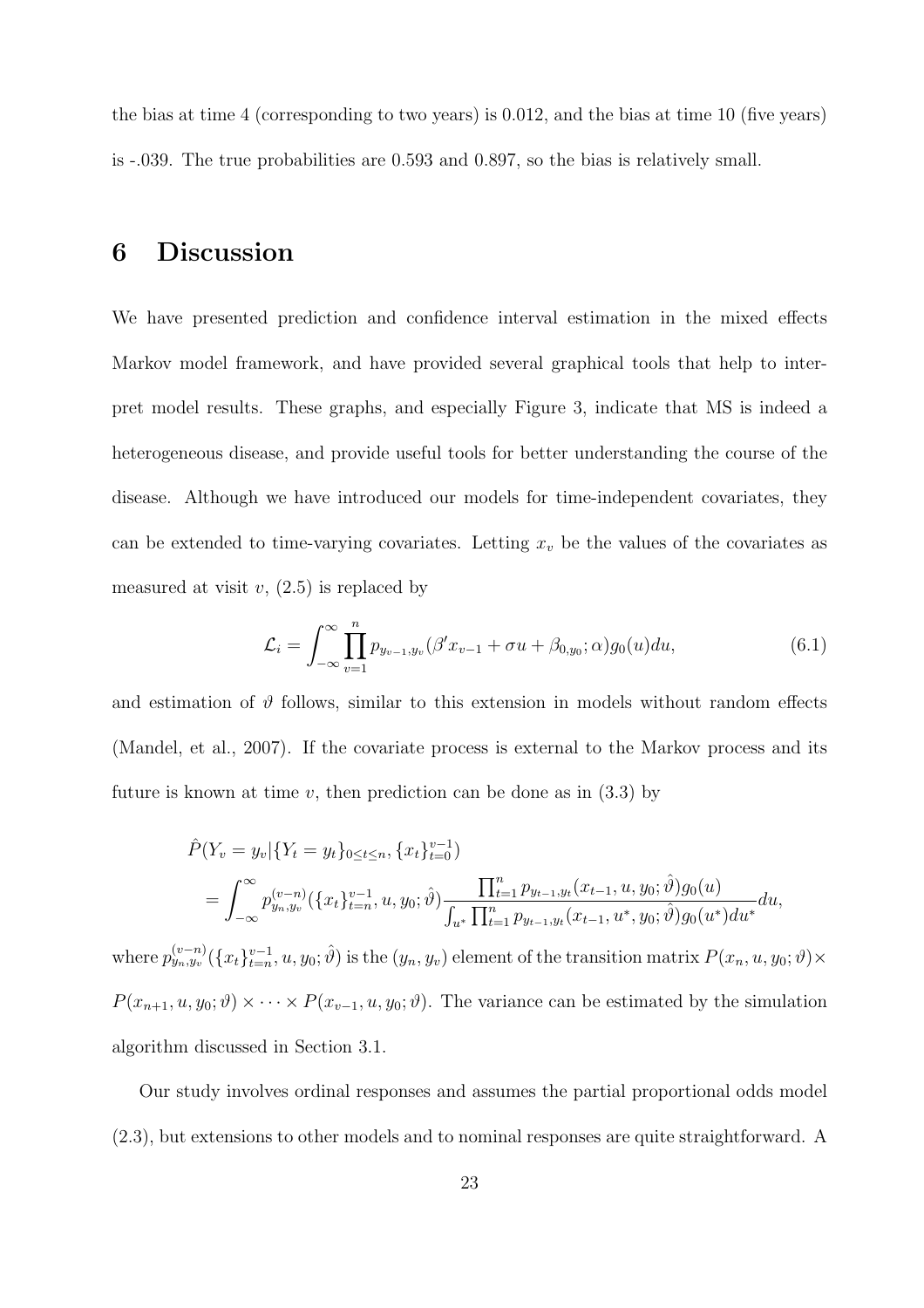general treatment of modelling and estimating random effects for categorical data is given by Hartzel et al. (2001). One can specify such models for each row of the transition matrix, or define one model for all the rows, similar to the approach taken in this work. Prediction is then conducted by integrating over the random effects, exactly as is done here.

MS is known to be a heterogenous disease. Some patients experience no progression for ten or more years (benign MS) whereas others experience a fast and continuous progression from onset (primary progressive MS). The patients analyzed in this paper are relatively homogeneous, since enrollment was subjected to the strict criteria of a phase III clinical trial. Nonetheless, our results indicate that heterogeneity is present and is significant. Prediction of the random effect U would be too ambitious with the typical short follow-up data on each subject, as is well illustrated by Figure 3. In other contexts, predicting U and calculating the mean squared error of prediction, using the approach of Booth and Hobert (1998), is of both theoretical and applied interest and is a topic of current research. When predicting  $U$ , it is of interest to calculate also "plug-in" prediction intervals (see Lawless and Fredette, 2005 and references therein). These are calculated by the pointwise percentiles of the realizations of the curves at each time point, and can be included in Figure 3.

## Funding

National Institutes of Health (CA075971 to MM and RAB); Harvard Center for Neurodegeneration and Repair (to MM and RAB); Partners Multiple Sclerosis Center (to MM).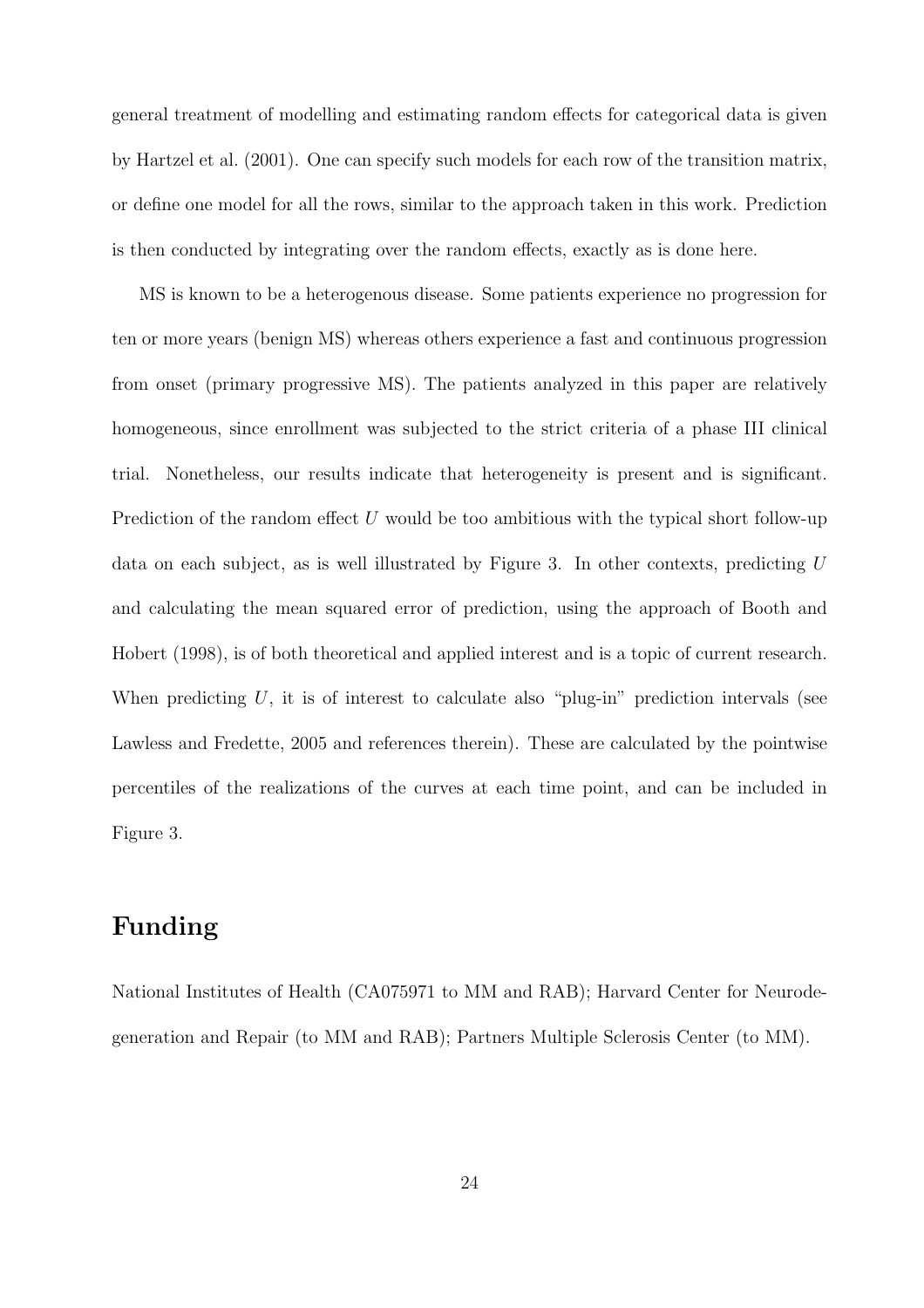## Acknowledgments

We thank Dr. Richard Rudick, Director of the Mellen Center for Multiple Sclerosis at the Cleveland Clinic Foundation, for providing us the Avonex trial data on behalf of the Multiple Sclerosis Collaborative Research Group (Principal Investigator, Lawrence Jacobs, MD, deceased). We are also grateful to the editor, an associate editor and a referee for helpful comments and suggestions.

# References

- [1] AGRESTI, A. (2002). Categorical Data Analysis (second edition), Wiley & Sons (New Jersey).
- [2] AITKIN, M., and ALFÓ, M. (1998). Regression models for binary longitudinal responses, Statistics and Computing, 8, 289-307.
- [3] AITKIN, M., and ALFÓ, M. (2003). Longitudinal analysis of repeated binary data using autoregressive and random effect modelling, Statistical Modelling, 3, 291-303.
- [4] ALBERT, P. S. (1994). A Markov model for sequences of ordinal data from a relapsingremitting disease, Biometrics, 50, 51-60.
- [5] ALBERT, P. S., and FOLLMANN, D. A. (2003). A random effects transition model for longitudinal binary data with informative missingness. Statistica Neerlandica, 57, 100-111.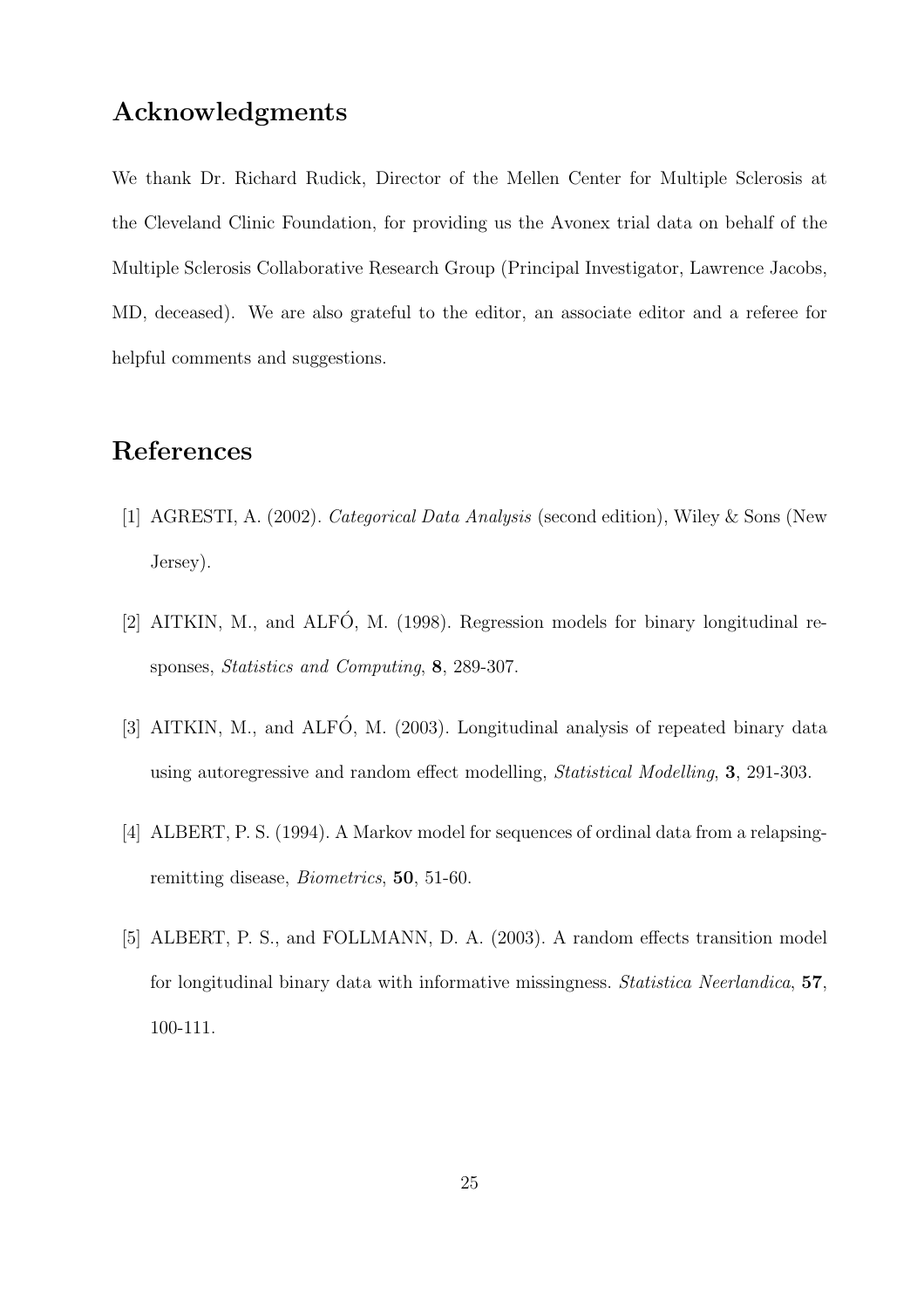- [6] ALBERT, P. S., and WACLAWIW, M. A. (1998). A two-state markov chain for heterogeneous transitional data: a quasi-likelihood approach, Statistics in Medicine, 17, 1481-1493.
- [7] ALFÓ, M., and AITKIN, M. (2000). Random coefficient models for binary longitudinal responses with attrition, Statistics and Computing, 10, 279-287.
- [8] BOOTH, J. G., and HOBERT, J. P. (1998). Standard errors of prediction in generalized linear mixed models, Journal of the American Statistical Association, 93, 262-272.
- [9] COOK, R. J. (1999). A mixed model for two-state Markov processes under panel observation, Biometrics, 55, 915-920.
- [10] COOK, R. J., and NG, E. T. M. (1997). A logistic-bivariate normal model for overdispersed two-state Markov processes, Biometrics, 53, 358-364.
- [11] COOK, R. J., YI, G. Y., LEE, K. A., and GLADMAN, D. D. (2004). A conditional Markov model for clustered progressive multistate processes under incomplete observation, Biometrics, 60, 436-443.
- [12] DIGGLE, P., HEAGERTY, P., LIANG, K. Y., and ZEGER, S. L. (2002). Analysis of longitudinal data (second edition), Oxford University Press, (Oxford).
- [13] EVANS, M., and SWARTZ, T. (2000). Approximating Integrals Via Monte Carlo and Deterministic Methods, Oxford University Press, (Oxford).
- [14] HARTZEL, J., AGRESTI, A., and CAFFO, B. (2001) Multinomial logit random effects models. Statistical Modelling, 1, 81-102.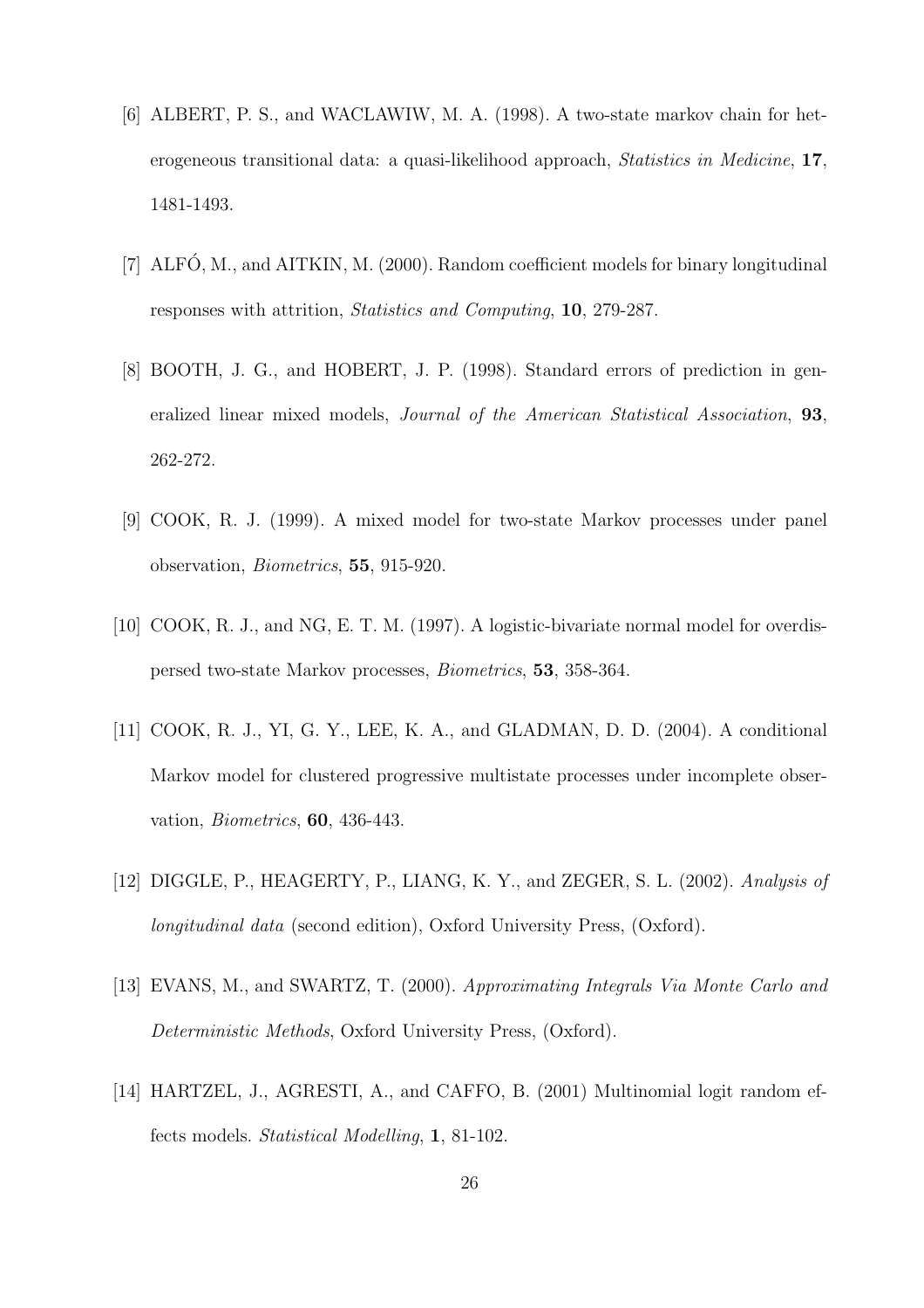- [15] JACOBS, L. D., COOKFAIR, D. L., RUDICK, R. A., HERNDON, R. M., RICHERT, J. R., SALAZAR, A. M., FISCHER, J. S., GOODKIN, D. E., GRANGER, C. V., SIMON J. H., and others (1996). Intramuscular interferon beta-1 alpha for disease progression in relapsing multiple sclerosis, Annals of Neurology, 39, 285-294.
- [16] JIANG, J. M. (2003). Empirical best prediction for small-area inference based on generalized linear mixed models, Journal of Statistical Planning and Inference, 111, 117-127.
- [17] JIANG, J., and LAHIRI, P. (2006). Mixed model prediction and small area estimation (with discussion), Test,  $15$ , 1-96.
- [18] KALBFLEISCH, J. D., and LAWLESS, J. F. (1985). The analysis of panel data under a Markov assumption, Journal of the American Statistical Association, 80, 863-871.
- [19] KALBFLEISCH, J. D., and PRENTICE, R. L. (2002). The Statistical Analysis of Failure Time Data (second edition), Wiley & Sons (New Jersey).
- [20] LAWLESS, J. F., and FREDETTE, M. (2005). Frequentist prediction intervals and predictive distributions, Biometrika, 92, 529-542.
- [21] LITTELL, R. C., MILLIKEN, G. A., STROUP, W. W., WOLFINGER, R. D., and SCHABENBERBER, O. (2006). SAS for Mixed Models (second edition), SAS Publishing.
- [22] MANDEL, M., GAUTHIER, S. A., GUTTMANN. C. R. G., WEINER, H. L., and BETENSKY, R. A. (2007). Estimating time to event from longitudinal categorical